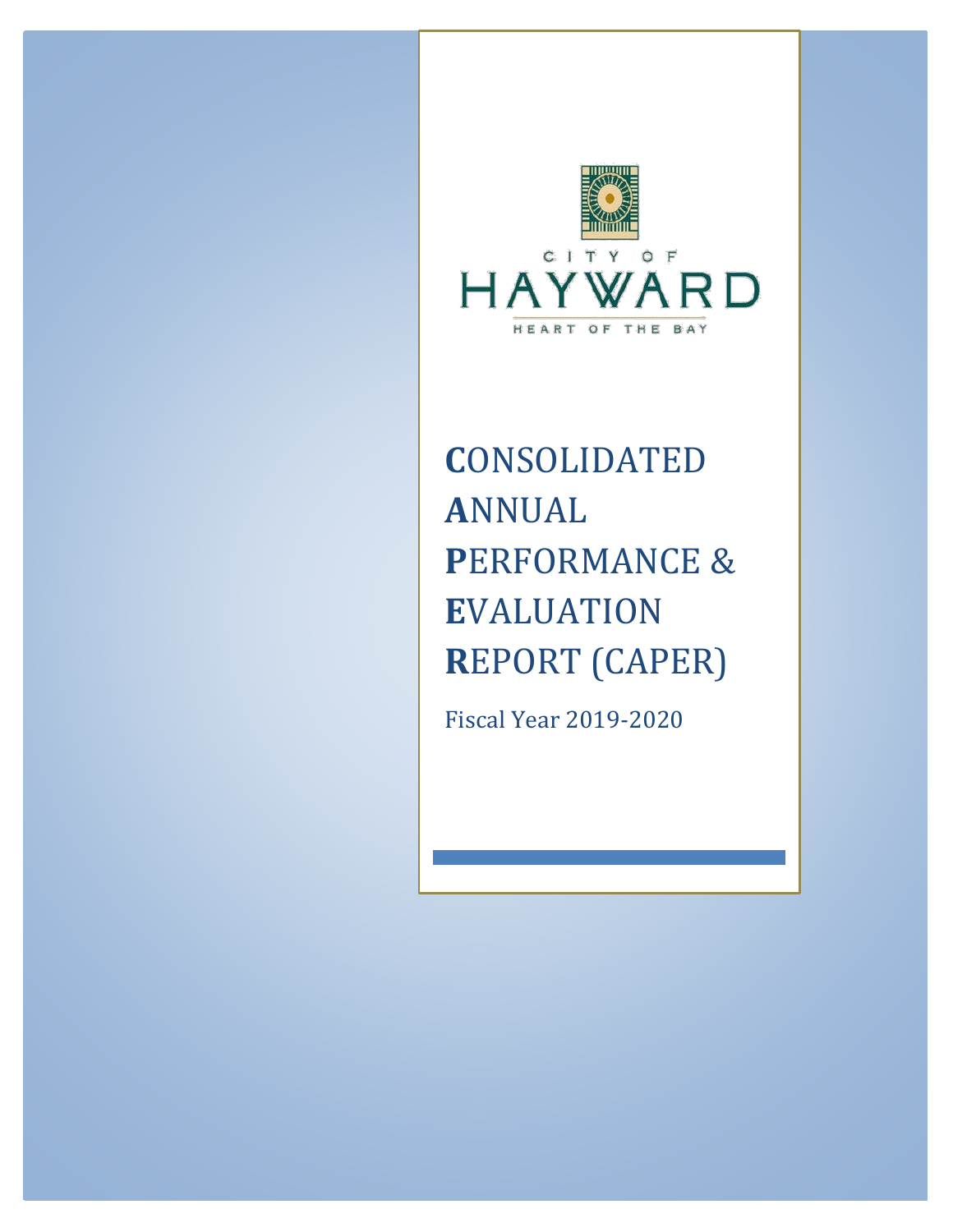# **Contents**

| CR-25 - Homeless and Other Special Needs 91.220(d, e); 91.320(d, e); 91.520(c)  14 |
|------------------------------------------------------------------------------------|
|                                                                                    |
|                                                                                    |
|                                                                                    |
|                                                                                    |
|                                                                                    |

<span id="page-1-0"></span>Disclaimer: This document is a draft provided for public comment. This document is not to be considered the final FY 2019-2020 CAPER. Because it is a work in progress, there are parts that may be revised, including accomplishment data, page numbers and references. All information contained herein is subject to change upon further review.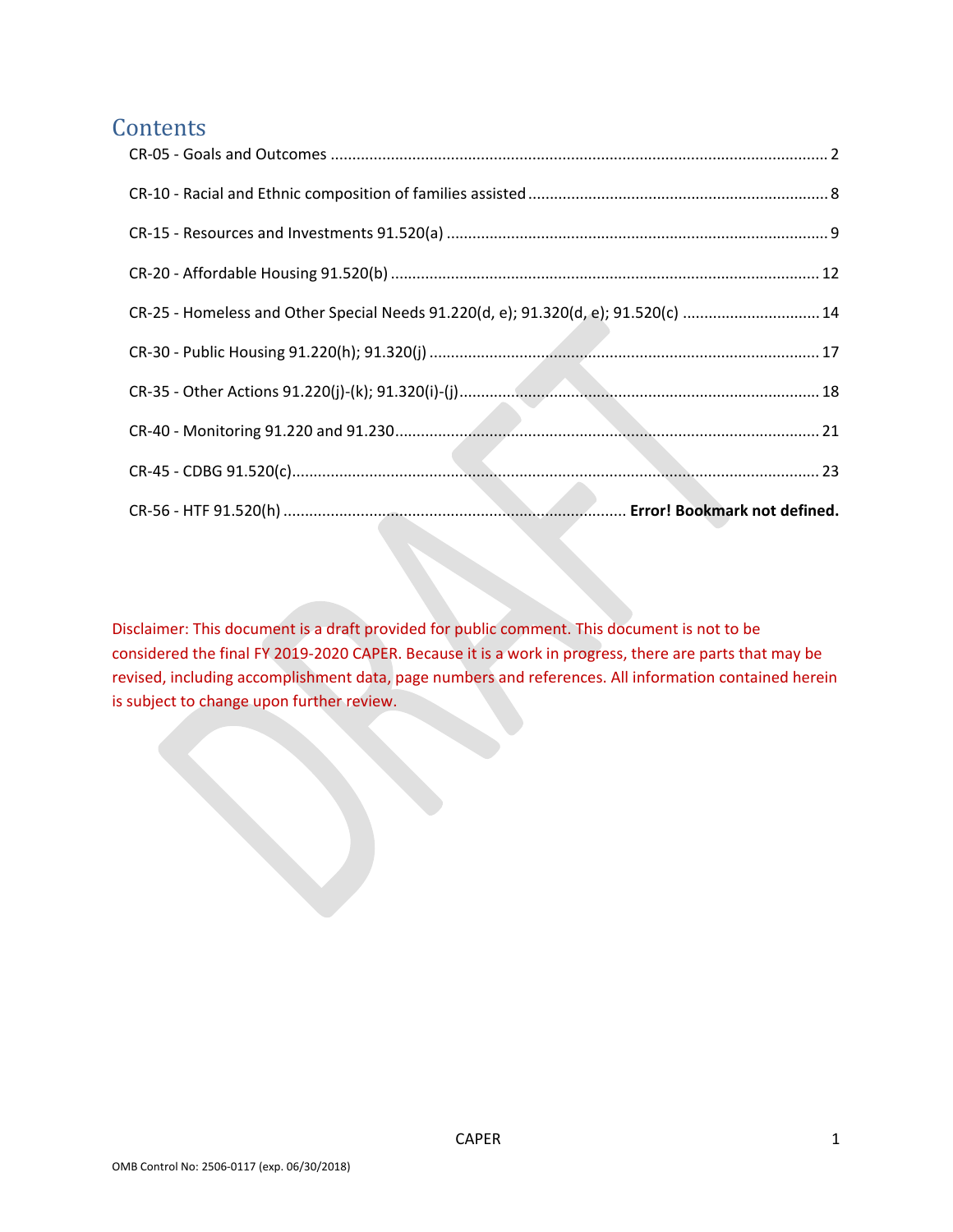# **CR-05 - Goals and Outcomes**

## **Progress the jurisdiction has made in carrying out its strategic plan and its action plan. 91.520(a)**

This could be an overview that includes major initiatives and highlights that were proposed and executed throughout the program year.

Through Community Development Block Grant (CDBG) funding, the City of Hayward conducted several activities to create and maintain affordable housing, prevent homelessness, provide services for lowincome individuals and families, improve public facilities, and create economic development opportunities for all Hayward residents. The City implemented or managed subrecipients to implement each activity in a manner consistent with the FY 2019-2018 Annual Action Plan. Funded programs included:

- Fair Housing Activities
- Economic Development
- Homelessness Prevention
- Non-Homeless Special Needs
- Sustainable Housing
- Providing a drug-free workplace
- Ensuring no federal funds were used for lobbying
- Implementing activities that are consistent with all components of the 5-Year Consolidated Plan

Due to the local impacts of the COVID-19 health crisis, beginning in March 2020, many subrecipients had to pivot their service delivery models to comply with local shelter-in-place orders. As such, some subrecipient agencies received contract extensions to give them additional time to adapt to the current crisis. Of the activities that were able to expend all funds within the program year, the majority met their stated goals. All activities met a National Objective by serving the needs of low-income Hayward residents.

## **Comparison of the proposed versus actual outcomes for each outcome measure submitted with the consolidated plan and explain, if applicable, why progress was not made toward meeting goals and objectives. 91.520(g)**

Categories, priority levels, funding sources and amounts, outcomes/objectives, goal outcome indicators, units of measure, targets, actual outcomes/outputs, and percentage completed for each of the grantee's program year goals.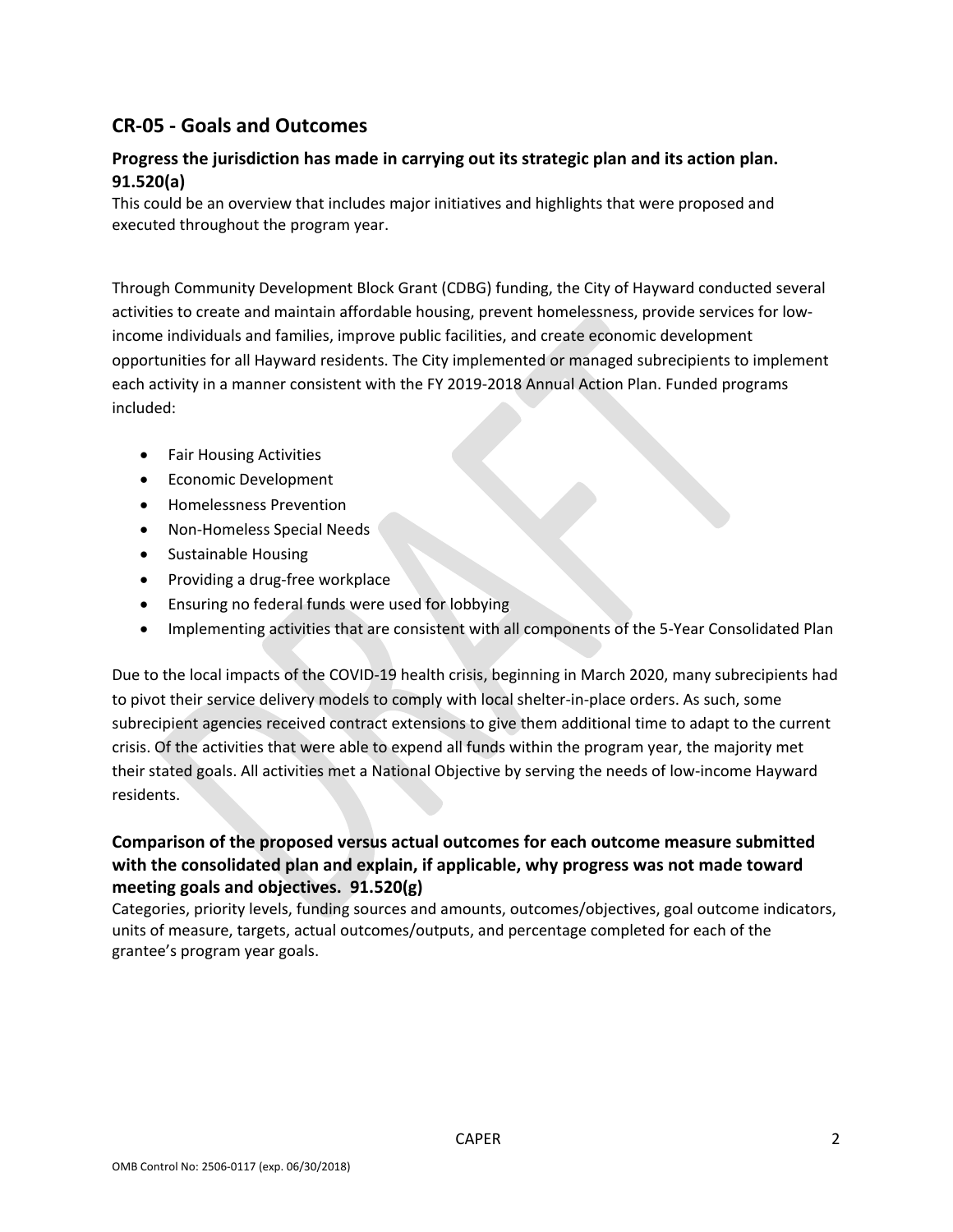| Goal                   | Category                                                                                                                                                                       | Source /<br>Amount | Indicator                                               | Unit of<br><b>Measure</b> | <b>Expected</b><br>$\equiv$<br><b>Strategic</b> | Actual-<br><b>Strategic</b><br>Plan | Percent<br>Complete | <b>Expected</b><br>Program | Actual-<br>Program<br>Year | Percent<br>Complete |
|------------------------|--------------------------------------------------------------------------------------------------------------------------------------------------------------------------------|--------------------|---------------------------------------------------------|---------------------------|-------------------------------------------------|-------------------------------------|---------------------|----------------------------|----------------------------|---------------------|
| Administration         | Affordable<br>Housing<br><b>Public Housing</b><br>Homeless<br>Non-Homeless<br><b>Special Needs</b><br>Non-Housing<br>Community<br>Development<br>Administration<br>& Reporting | CDBG:<br>\$        | Other                                                   | Other                     | Plan<br>$\mathbf{1}$                            | $1\,$                               | 100.00%             | Year                       |                            |                     |
| Economic<br>Develoment | Homeless<br>Non-Homeless<br><b>Special Needs</b><br>Non-Housing<br>Community<br>Development                                                                                    | CDBG:<br>$\zeta$   | Facade<br>treatment/business<br>building rehabilitation | <b>Business</b>           | $\pmb{0}$                                       | $\mathbf 0$                         |                     | 0                          | $\mathbf 0$                |                     |
| Economic<br>Develoment | Homeless<br>Non-Homeless<br><b>Special Needs</b><br>Non-Housing<br>Community<br>Development                                                                                    | CDBG:<br>\$        | Jobs created/retained                                   | Jobs                      | 25                                              | $\overline{2}$                      | 8.00%               | 5                          | $\overline{2}$             | 40.00%              |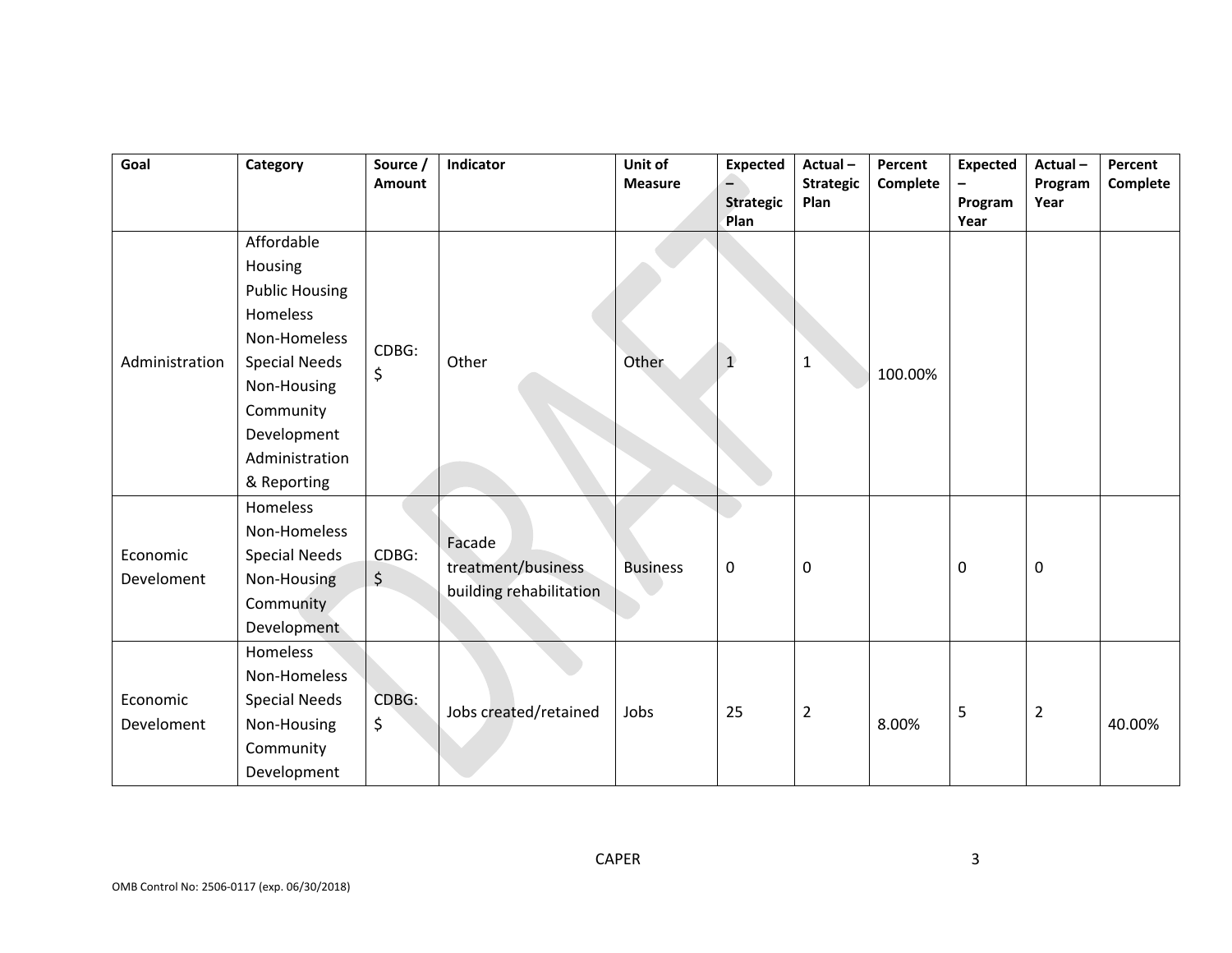| Economic<br>Develoment     | Homeless<br>Non-Homeless<br><b>Special Needs</b><br>Non-Housing<br>Community<br>Development | CDBG:<br>\$ | <b>Businesses assisted</b>                                                               | <b>Businesses</b><br>Assisted | 135            | 44             | 32.59% | 17   | 44  | 258.82% |
|----------------------------|---------------------------------------------------------------------------------------------|-------------|------------------------------------------------------------------------------------------|-------------------------------|----------------|----------------|--------|------|-----|---------|
| Economic<br>Develoment     | Homeless<br>Non-Homeless<br><b>Special Needs</b><br>Non-Housing<br>Community<br>Development | CDBG:<br>\$ | Other                                                                                    | Other                         | 1500           | $\overline{0}$ | 0.00%  |      |     |         |
| Homelessness<br>Prevention | Homeless<br>Non-Homeless<br><b>Special Needs</b><br>Homelessness<br>Prevention              | CDBG:<br>\$ | Public service activities<br>for Low/Moderate<br><b>Income Housing</b><br><b>Benefit</b> | Households<br>Assisted        | $\overline{0}$ | $\mathbf 0$    |        | 2400 | 0   | 0.00%   |
| Homelessness<br>Prevention | Homeless<br>Non-Homeless<br><b>Special Needs</b><br>Homelessness<br>Prevention              | CDBG:<br>\$ | Tenant-based rental<br>assistance / Rapid<br>Rehousing                                   | Households<br>Assisted        | 50             | $\pmb{0}$      | 0.00%  |      |     |         |
| Homelessness<br>Prevention | Homeless<br>Non-Homeless<br><b>Special Needs</b><br>Homelessness<br>Prevention              | CDBG:<br>\$ | Homelessness<br>Prevention                                                               | Persons<br>Assisted           | 2000           | 123            | 6.15%  | 1120 | 123 | 10.98%  |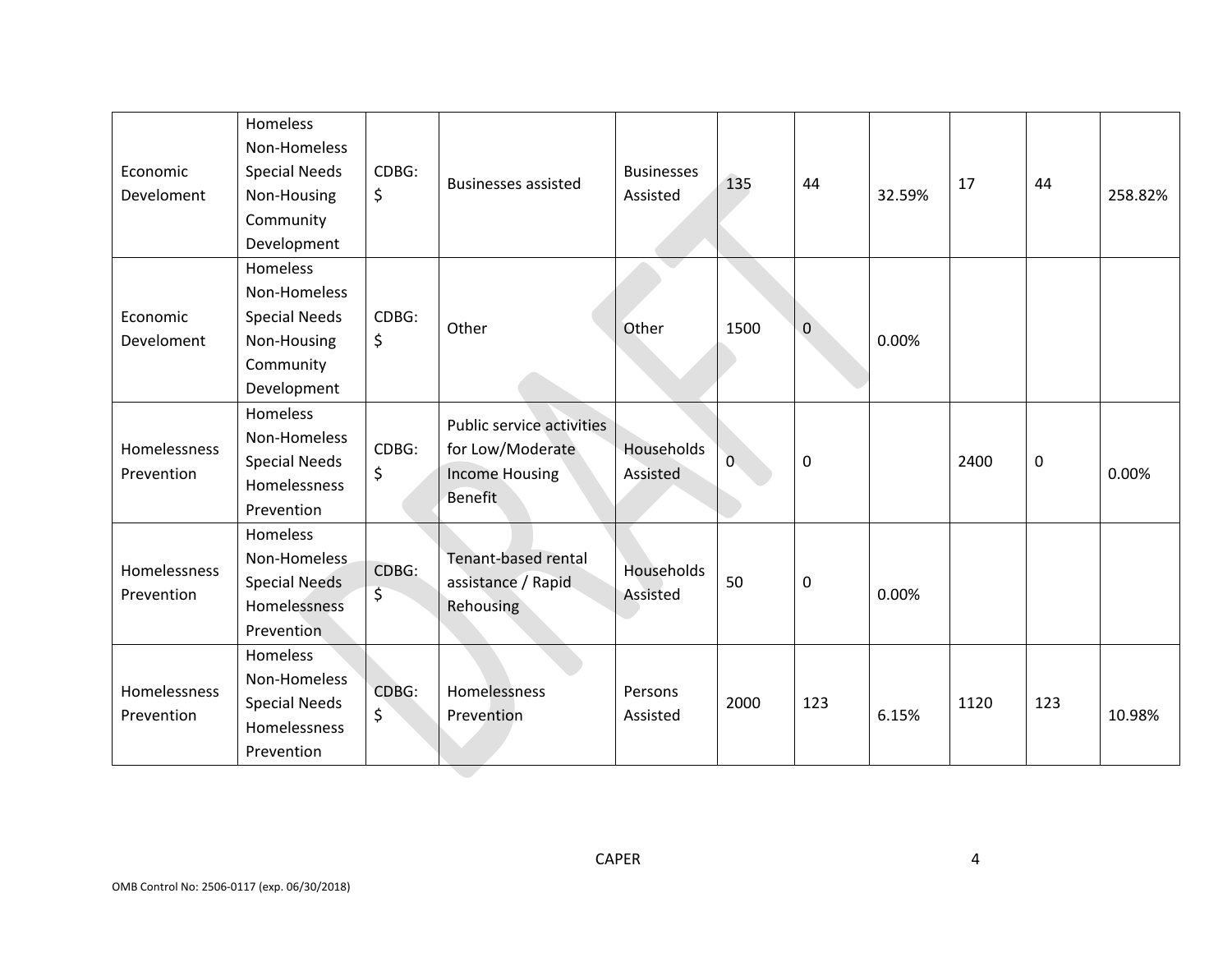| Homelessness<br>Prevention           | Homeless<br>Non-Homeless<br><b>Special Needs</b><br>Homelessness<br>Prevention  | CDBG:<br>\$      | Other                                                                                                                    | Other                  | 300         | 0    | 0.00%  |      |      |         |
|--------------------------------------|---------------------------------------------------------------------------------|------------------|--------------------------------------------------------------------------------------------------------------------------|------------------------|-------------|------|--------|------|------|---------|
| Neighborhood<br><b>Facilities</b>    | Non-Housing<br>Community<br>Development                                         | CDBG:<br>$\zeta$ | Public Facility or<br>Infrastructure<br>Activities other than<br>Low/Moderate<br><b>Income Housing</b><br>Benefit        | Persons<br>Assisted    | 124000      | 0    | 0.00%  | 500  | 0    | 0.00%   |
| Non-Homeless<br><b>Special Needs</b> | Non-Homeless<br><b>Special Needs</b><br>Non-Housing<br>Community<br>Development | CDBG:<br>\$      | Public Facility or<br>Infrastructure<br>Activities other than<br>Low/Moderate<br><b>Income Housing</b><br><b>Benefit</b> | Persons<br>Assisted    | $\pmb{0}$   | 0    |        | 1000 | 1226 | 122.60% |
| Non-Homeless<br><b>Special Needs</b> | Non-Homeless<br><b>Special Needs</b><br>Non-Housing<br>Community<br>Development | CDBG:<br>\$      | Public Facility or<br>Infrastructure<br>Activities for<br>Low/Moderate<br><b>Income Housing</b><br><b>Benefit</b>        | Households<br>Assisted | $\mathbf 0$ | 0    |        | 500  | 0    | 0.00%   |
| Non-Homeless<br><b>Special Needs</b> | Non-Homeless<br><b>Special Needs</b><br>Non-Housing<br>Community<br>Development | CDBG:<br>\$      | Public service activities<br>other than<br>Low/Moderate<br><b>Income Housing</b><br><b>Benefit</b>                       | Persons<br>Assisted    | 11000       | 1226 | 11.15% |      |      |         |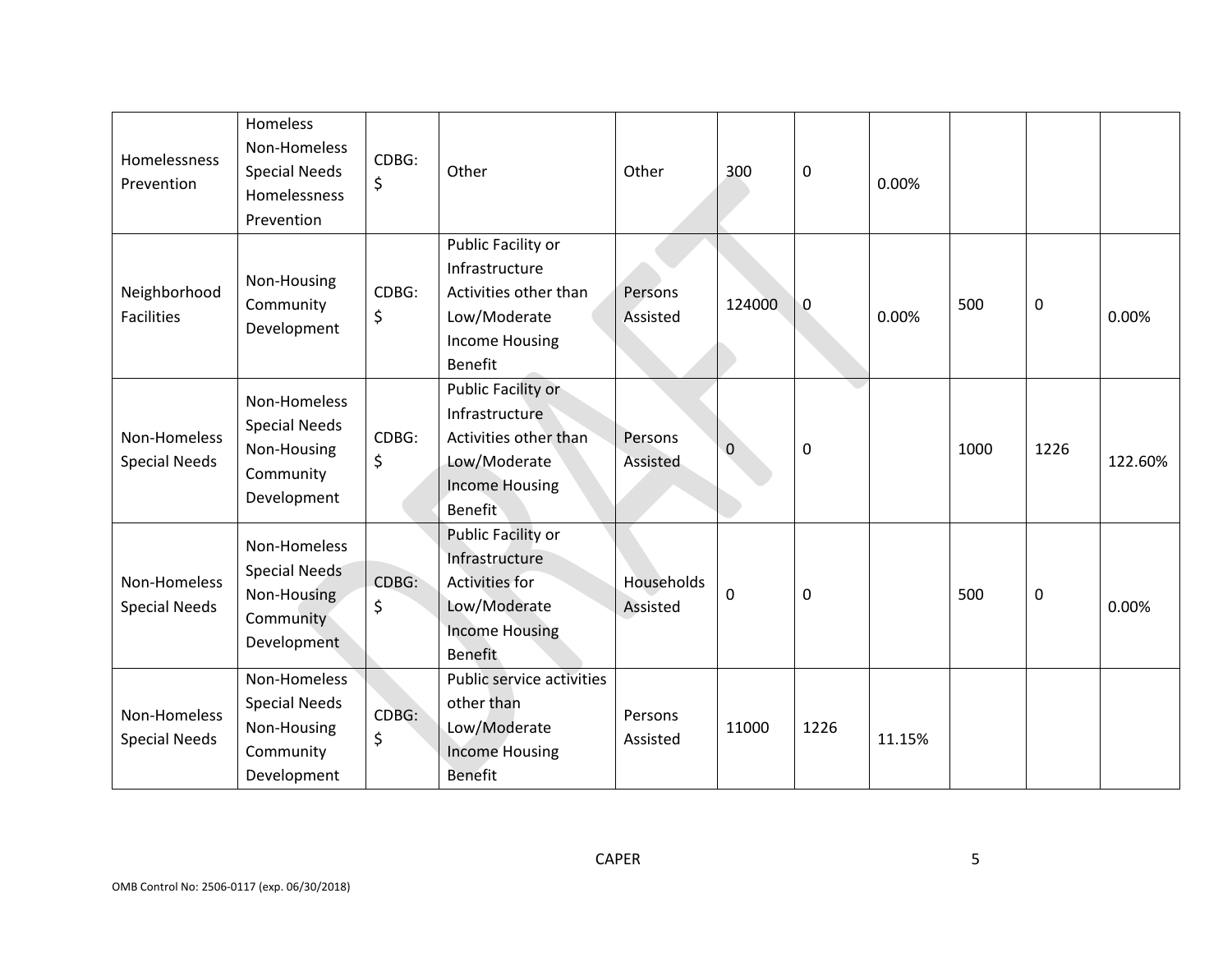| Sustainable<br>Housing | Affordable<br>Housing<br>Homeless | CDBG:<br>HOME:       | <b>Homeowner Housing</b><br>Rehabilitated              | Household<br>Housing<br>Unit | 225 | υ | $0.00\%$ | 40 | u | 0.00% |
|------------------------|-----------------------------------|----------------------|--------------------------------------------------------|------------------------------|-----|---|----------|----|---|-------|
| Sustainable<br>Housing | Affordable<br>Housing<br>Homeless | CDBG:<br>ゝ.<br>HOME: | Tenant-based rental<br>assistance / Rapid<br>Rehousing | Households<br>Assisted       | 50  | U | $0.00\%$ |    |   |       |

**Table 1 - Accomplishments – Program Year & Strategic Plan to Date**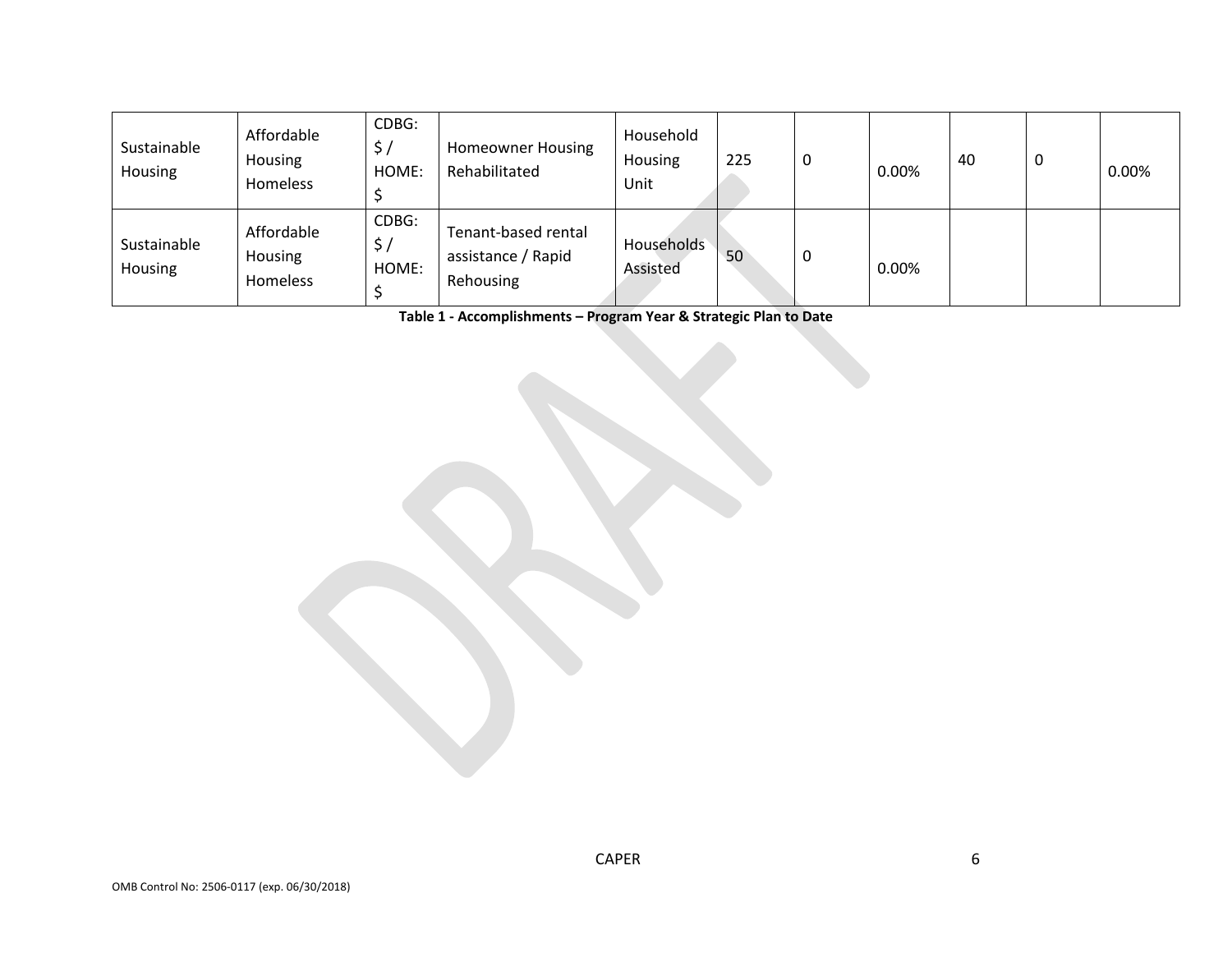# **Assess how the jurisdiction's use of funds, particularly CDBG, addresses the priorities and specific objectives identified in the plan, giving special attention to the highest priority activities identified.**

Prior to March 2020, activities remained consistent with the stated goals and objectives of the 2019 Annual Action Plan. However, following local and State emergency declarations and County- then Statewide shelter-in-place orders that extended through the duration of the Program Year and into the 2020 Program Year, many subrecipient agencies had to shift their approaches to service delivery and service provision. Five activities were extended into the 2020 Program Year to account for additional time needed to adapt to COVID-19 limitations and changing needs. As such, their accomplishments are not reported in the 2019 CAPER. For example, at the end of the 2019, through two home rehabilitation and repair programs, 32 households were assisted, addressing the sustainable housing goal; however, they are not reported in this CAPER as the projects were extended and not completed in Program Year 2019. Instead, those households will be reported in the 2020 CAPER.

Additionally, the City submitted a substantial amendment to its 2019 Action Plan in May 2020. This amendment adjusted objectives and funding to reflect the addition of \$902,238 in CDBG-CV (CARES Act) funds as well as the re-allocation of \$571,365 in previously uncommitted CDBG funds to respond to COVID-19. Though the amendment and subsequent funding award was approved by HUD, as of September 16, 2020, that plan is listed as "Reviewed and Awaiting Modifications" in HUD's Integrated Disbursement and Information System (IDIS), likely due to modifications required by other jurisdictions in the Alameda County Home Consortium. IDIS requires that City staff report on the most recently approved Action Plan; therefore, with the City's substantial amendment to the 2019 Action Plan listed as "Reviewed and Awaiting Modifications," this CAPER reports on an the Action Plan prior to amendments that reflect the COVID-19 pandemic and corresponding increase in funds from the CARES Act. This discrepancy is addressed further in section CR-45.

Finally, actual totals reported in the above Accomplishments table are lower than planned for the Homelessness Prevention and Neighborhood Facilities goals due to construction delays on large affordable housing developments and on some smaller public facilities improvement projects. Two of the public facilities projects had completed environmental reviews and identified contractors at the beginning of Program Year 2020 (Fiscal Year 2020-2021) and will be reflected in the 2020 CAPER.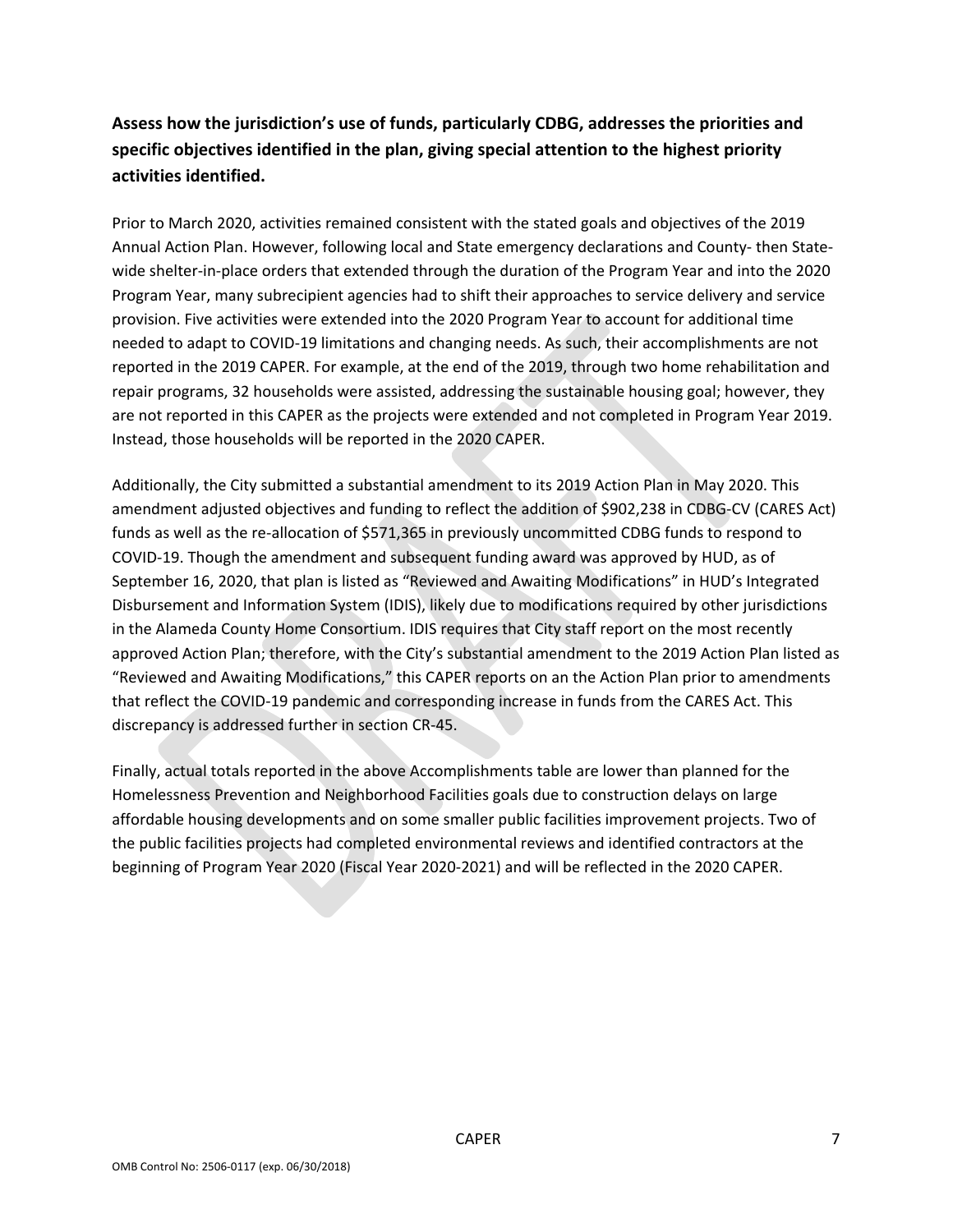# <span id="page-8-0"></span>**CR-10 - Racial and Ethnic composition of families assisted**

**Describe the families assisted (including the racial and ethnic status of families assisted). 91.520(a)** 

|                                           | <b>CDBG</b> | <b>HTF</b> |
|-------------------------------------------|-------------|------------|
| White                                     | 437         |            |
| <b>Black or African American</b>          | 331         |            |
| Asian                                     | 520         |            |
| American Indian or American Native        | 23          |            |
| Native Hawaiian or Other Pacific Islander | 60          |            |
| <b>Total</b>                              | 1,371       |            |
| Hispanic                                  | 598         |            |
| Not Hispanic                              | 779         |            |

**Table 2 – Table of assistance to racial and ethnic populations by source of funds**

#### **Narrative**

Just over two-thirds of those served through CDBG-funded programs in Program Year 2019 were nonwhite, and approximately 43% served were Latino. The proportion of people of color served increased substantially from the previous year, during which time only 40% of those served by CDBG-funded programs in Hayward were people of color.

Based on reporting limitations of some subrecipients, Hispanic/Latino individuals were classified as "Other Multi-Racial" in race/ethnicity reporting, so those totals were added to the Hispanic counts in the above table.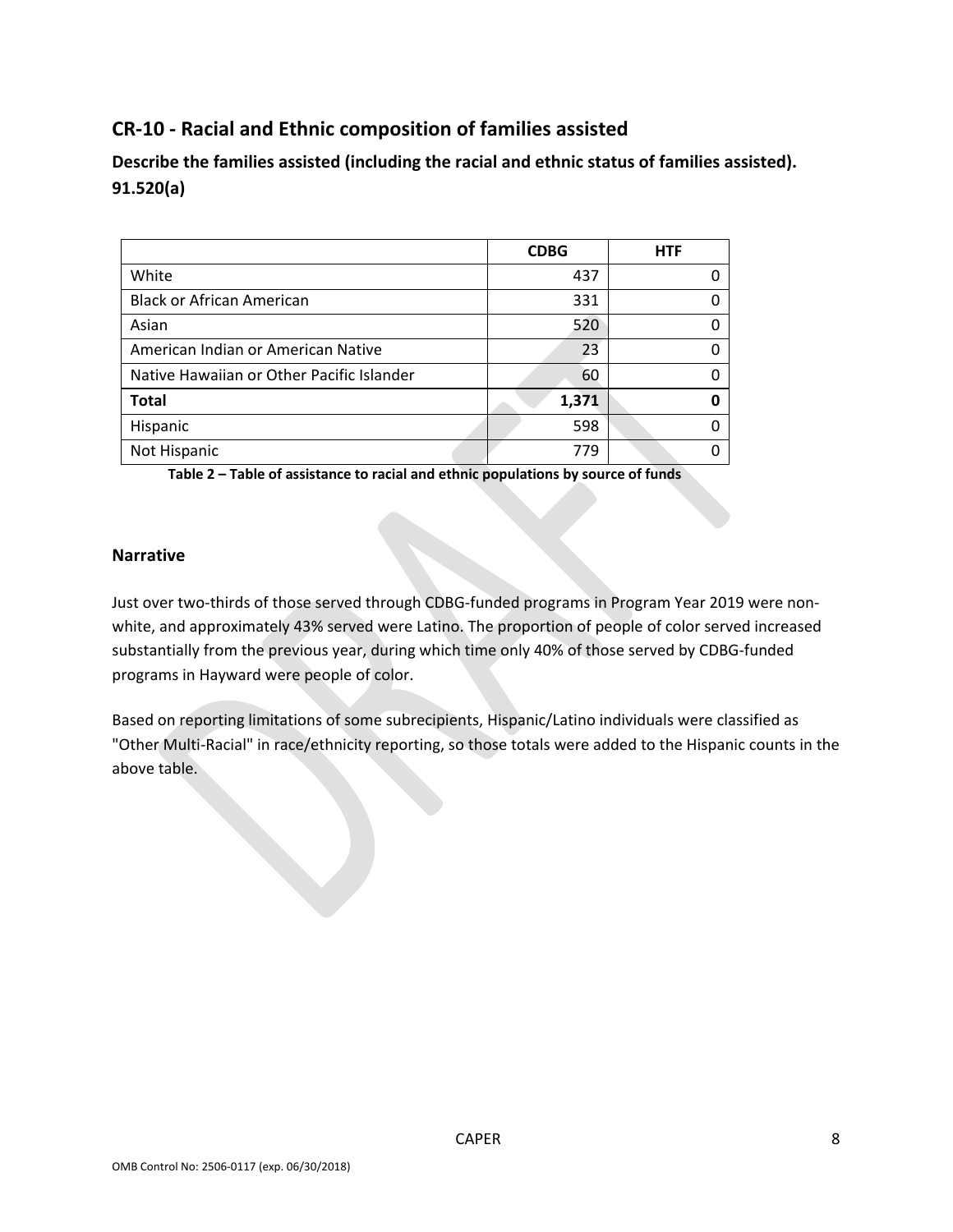# <span id="page-9-0"></span>**CR-15 - Resources and Investments 91.520(a)**

| <b>Source of Funds</b> | Source           | <b>Resources Made</b><br>Available | <b>Amount Expended</b><br><b>During Program Year</b> |  |
|------------------------|------------------|------------------------------------|------------------------------------------------------|--|
| <b>CDBG</b>            | public - federal | 2,205,343                          | 1,374,474                                            |  |

#### **Identify the resources made available**

**Table 3 - Resources Made Available**

#### **Narrative**

The City of Hayward leveraged resources from its General Fund and the Alameda County Measure B/BB Sales Tax funds in addition to Federal CDBG and HOME funding for Program Year 2019. The following section describes each funding source used during the year.

#### Federal Funding Sources

The City of Hayward directly receives Community Development Block Grant (CDBG) federal funds from the U.S. Department of Housing and Urban Development (HUD). Additionally, there are other federal programs that provide resources for housing and community development projects through private developers and other governmental agencies.

#### *Community Development Block Grant (CDBG) Program*

CDBG funds are made available to the City on an entitlement basis. The exact amount of funds allocated to the City is based on a HUD formula that incorporates several urban characteristics including population, age and condition of the City's housing stock, demographics, and incidence of poverty. In FY 2019-2020, the City's entitlement allocation was roughly \$1.5M. The entitlement allocation was appropriated for a variety of housing-related, public service, and community development projects benefitting low and moderate-income families and local businesses.

#### *HOME Investment Partnership Program*

As a participant in the Alameda County HOME Consortium, the City receives an allocation of HOME funds each year. These funds are used to support homelessness prevention programs and to expand the availability of affordable housing to benefit low income families within the City of Hayward. During FY 2019-2020, HOME funds were expended for rental assistance to emancipated and former foster care youth through Abode Services' Project Independence Program. Additionally, the City made use of HUD waivers to allocate funds previously earmarked for affordable development to instead provide additional tenant-based rental assistance for low-income individuals experiencing fiscal hardship due to COVID-19. Future allocations of HOME funds will be dedicated for the affordable development, which, due to construction delays, had not begun in FY 2019-2020.

#### Local Funding Sources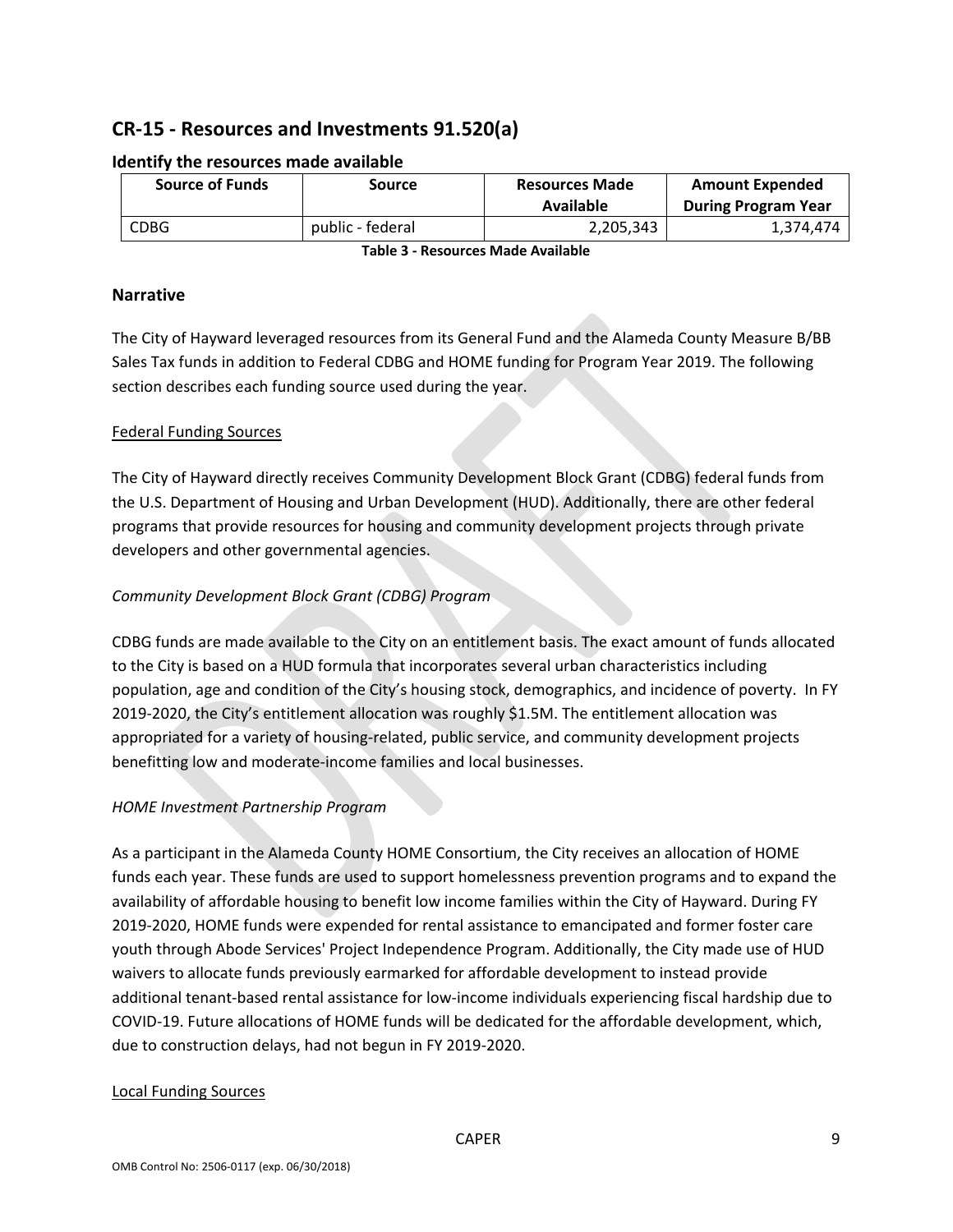#### *Alameda County Measure B and BB (Sales Tax) Paratransit Transportation Funds*

The Alameda County Transportation Improvement Authority (ACTIA) allocated approximately \$1,775,010 in Measure B and Measure BB Base Program funds to the City of Hayward's Paratransit program in FY 2019-2020. Over 12,000 rides were provided for activities of daily living to seniors (70+) and certified disabled residents.

#### *City of Hayward General Fund*

The City's Social Services Program allocates General Fund grants to local and regional social service providers that serve low-income Hayward residents. The City allocated \$540,950 from its General Fund to support the delivery of social services and arts and music programs to low-income Hayward residents in FY 2019-2020. These funds were used to support services that address community needs.

| <b>Target Area</b>               | Planned<br>Percentage of | Actual<br>Percentage of |  |  |
|----------------------------------|--------------------------|-------------------------|--|--|
|                                  | <b>Allocation</b>        | <b>Allocation</b>       |  |  |
| CT 4354 Downtown                 | 20                       |                         |  |  |
| CT 4355 Burbank                  | 10                       |                         |  |  |
| CT 4355 North Hayward            | 20                       |                         |  |  |
| CT 4366.01 Jackson Triangle      | 10                       |                         |  |  |
| CT 4367 Santa Clara              | 10                       |                         |  |  |
| CT 4369 & CT 4362 Longwood-      |                          |                         |  |  |
| <b>Winton Grove</b>              | 10                       |                         |  |  |
| CT 4375 & CT4377 Harder-Tennyson | 10                       |                         |  |  |
| CT 4379 Mission-Garin            | 10                       |                         |  |  |
| Tennyson - Tyrell                | 10                       |                         |  |  |

#### **Identify the geographic distribution and location of investments**

**Table 4 – Identify the geographic distribution and location of investments**

#### **Narrative**

This CAPER report does not reflect changes made in the City's second Substantial Amendment to the 2019 Action Plan, which revised the planned percentage of allocation from the list in the above table to city-wide. As such, for public services efforts, the City of Hayward made a City-wide service effort in FY 2019-2020. In the case of micro-enterprise economic development activities, small business assistance grants focused on businesses beyond the City's downtown in strip malls who have been previously overlooked by development efforts.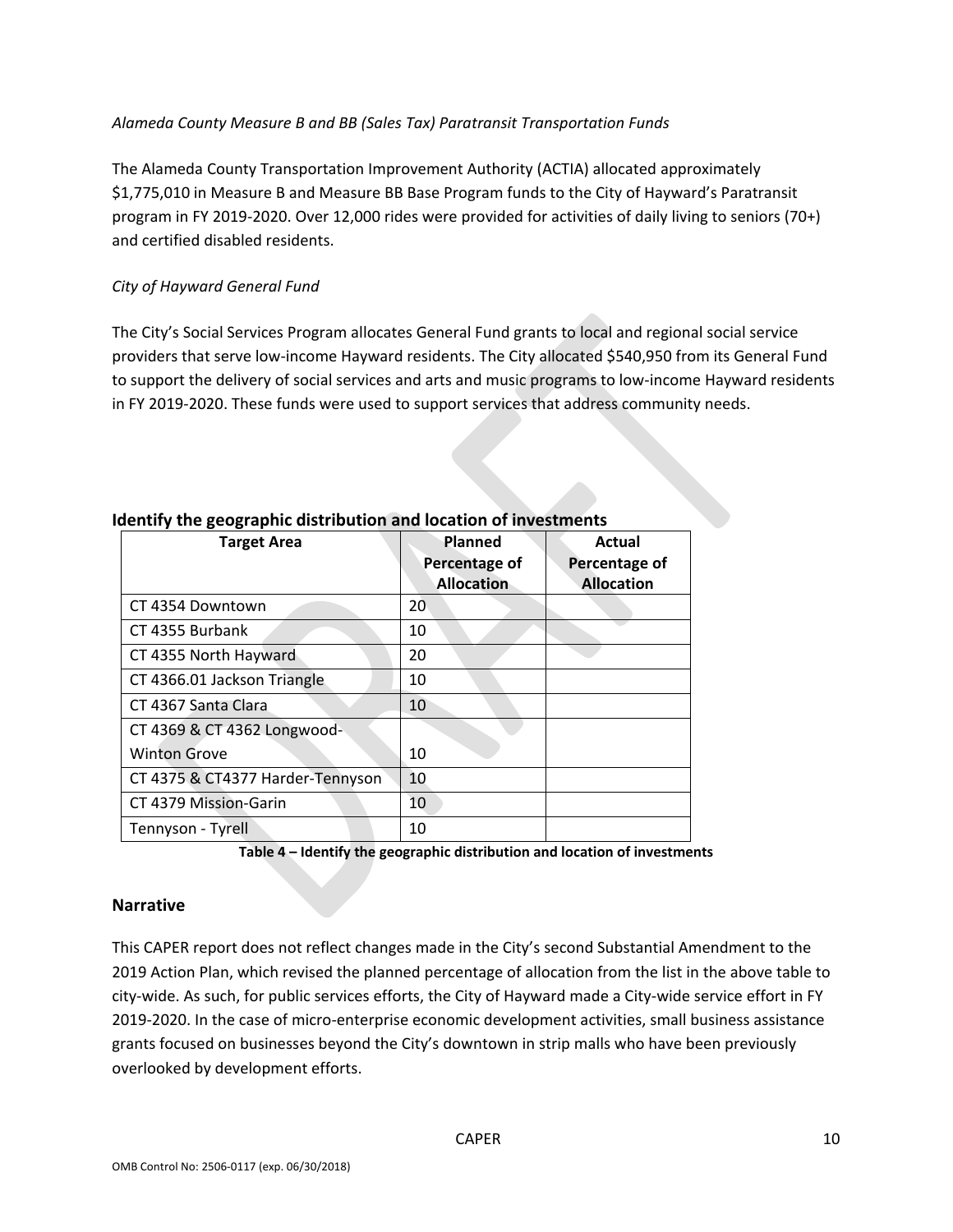**Leveraging**

**Explain how federal funds leveraged additional resources (private, state and local funds), including a description of how matching requirements were satisfied, as well as how any publicly owned land or property located within the jurisdiction that were used to address the needs identified in the plan.**

CDBG and HOME funds leveraged additional sources such as Alameda County Transitional Housing Program-Plus (THP+) funds, Measure A1 County Bond funds and City Inclusionary Housing Trust funds to support homelessness prevention programs as well as planned new construction to expand the availability of affordable housing stock within the City of Hayward.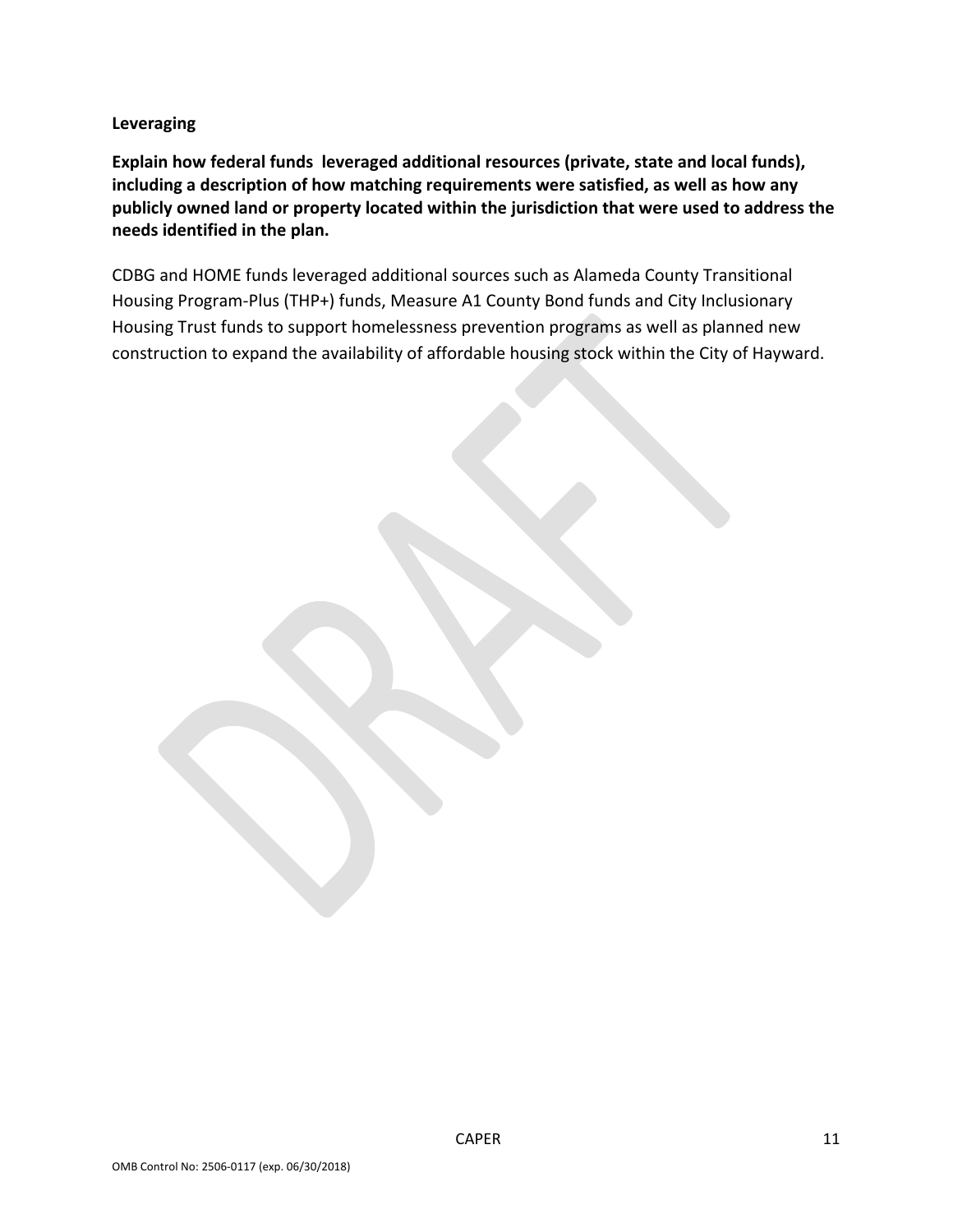# <span id="page-12-0"></span>**CR-20 - Affordable Housing 91.520(b)**

**Evaluation of the jurisdiction's progress in providing affordable housing, including the number and types of families served, the number of extremely low-income, low-income, moderate-income, and middle-income persons served.**

|                                          | <b>One-Year Goal</b> | Actual |
|------------------------------------------|----------------------|--------|
| Number of Homeless households to be      |                      |        |
| provided affordable housing units        | 0                    |        |
| Number of Non-Homeless households to be  |                      |        |
| provided affordable housing units        | 40                   |        |
| Number of Special-Needs households to be |                      |        |
| provided affordable housing units        | 0                    |        |
| <b>Total</b>                             | 40                   |        |

**Table 5 – Number of Households**

|                                        | <b>One-Year Goal</b> | Actual |
|----------------------------------------|----------------------|--------|
| Number of households supported through |                      |        |
| <b>Rental Assistance</b>               | 12                   |        |
| Number of households supported through |                      |        |
| The Production of New Units            | 0                    |        |
| Number of households supported through |                      |        |
| <b>Rehab of Existing Units</b>         | 40                   |        |
| Number of households supported through |                      |        |
| <b>Acquisition of Existing Units</b>   | 0                    |        |
| <b>Total</b>                           | 52                   |        |

**Table 6 – Number of Households Supported**

#### **Discuss the difference between goals and outcomes and problems encountered in meeting these goals.**

The City was unable to update its Affordable Housing goal in the Substantial Amendment to the 2019 Annual Action Plan and is working with HUD to revise the goals listed in Table 11 above. They will be updated in future versions of this report.

#### **Discuss how these outcomes will impact future annual action plans.**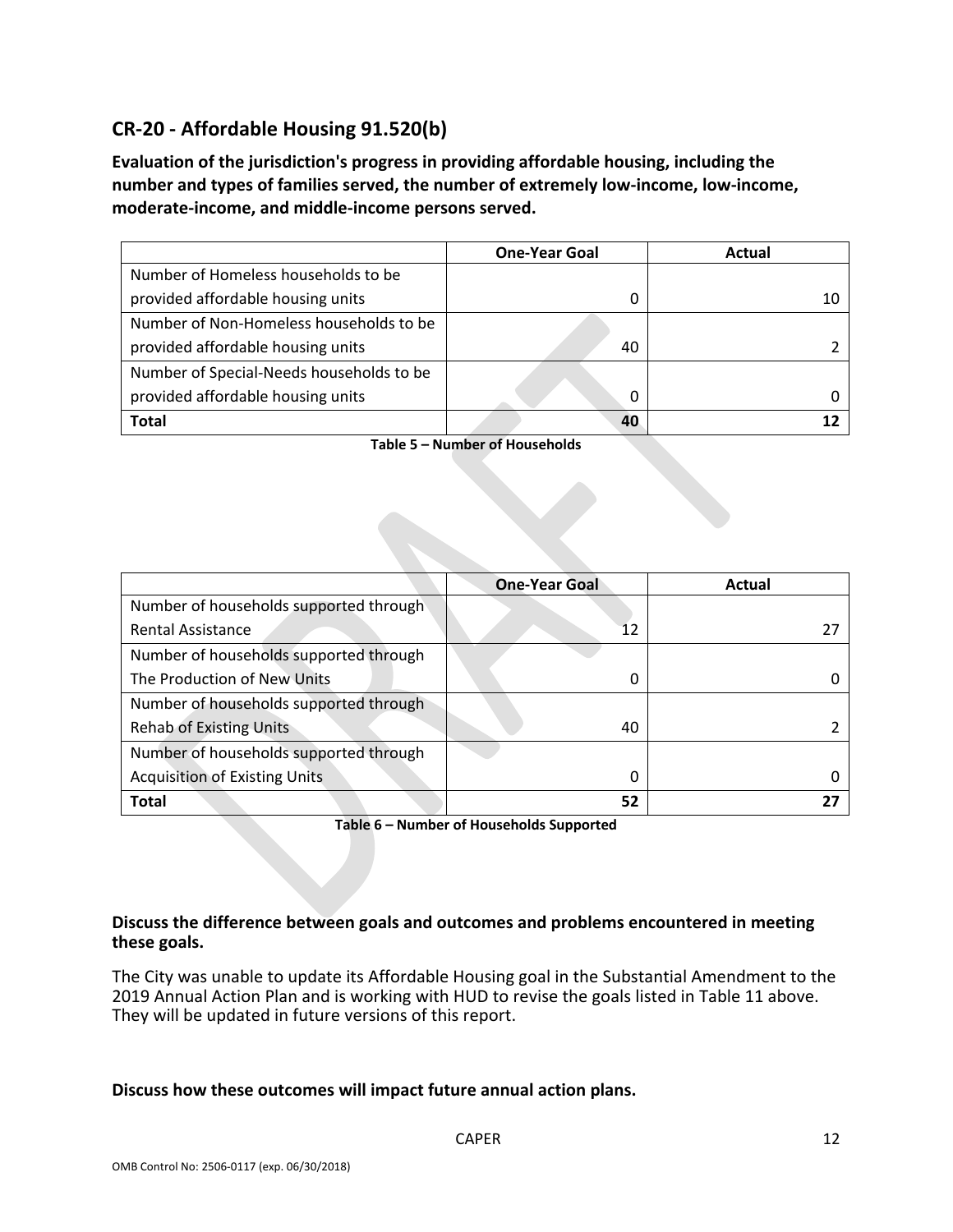The City of Hayward will take into consideration the COVID-19 pandemic's impact on affordable housing development in future action plans. The City has been in communication with local affordable housing developers to understand their vacancy rates and non-payment rates, which will inform decisions on funding activities such as additional rent relief or loan programs for landlords.

Additionally, the City is taking several steps to better understand the impact of COVID-19 on the housing market and homeless population. The City is conducting a Homelessness Reduction Strategic Plan, which will include strategies for protecting, preserving, and producing affordable housing. Also, the City is preparing a Displacement Study which will compliment 2019's Analysis of Impediments to Fair Housing study, as well as the Homelessness Reduction Strategic Plan. Collectively, these studies will enable the City to effectively target populations in greatest need while leveraging resources to the greatest extent possible to make the largest impact.

#### **Include the number of extremely low-income, low-income, and moderate-income persons served by each activity where information on income by family size is required to determine the eligibility of the activity.**

| <b>Number of Households Served</b> | <b>CDBG Actual</b> | <b>HOME Actual</b> | <b>HTF Actual</b> |
|------------------------------------|--------------------|--------------------|-------------------|
| <b>Extremely Low-income</b>        |                    |                    |                   |
| Low-income                         |                    |                    |                   |
| Moderate-income                    |                    |                    |                   |
| Total                              |                    |                    |                   |

 $\sim$ 

**Table 7 – Number of Households Served**

#### **Narrative Information**

Of the individuals who received CDBG-funded housing services, ten were chronically homeless before being connected to supportive ousing. Due to the shelter-in-place order, those receiving CDBG-funded services were paid weekly, socially-distanced visits from case managers who provided groceries and other resources to ensure those individuals and families were not displaced due to the pandemic.

Of those who received housing services through HOME funds, 13 exited the program to either permanent housing or another transitional housing program.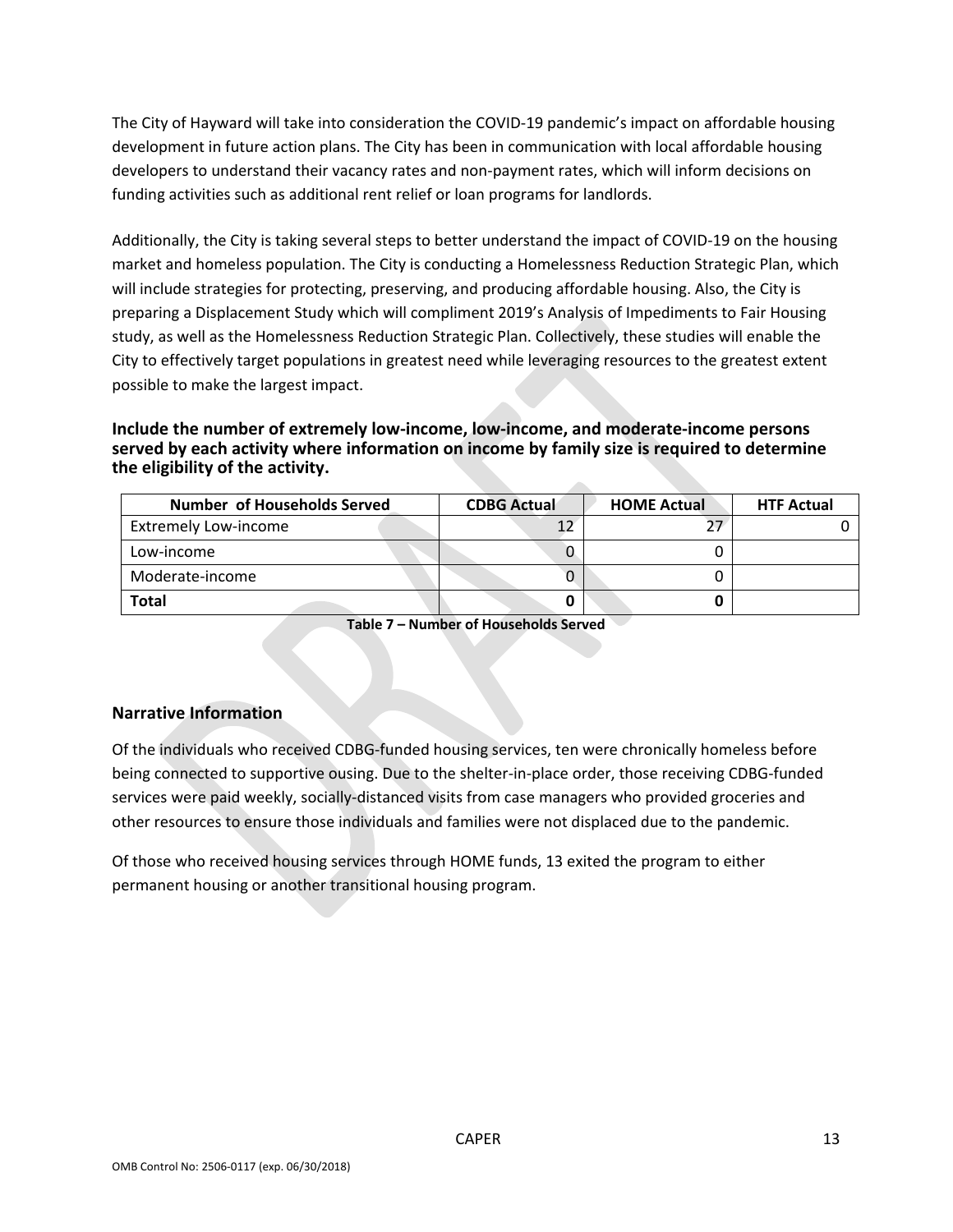# <span id="page-14-0"></span>**CR-25 - Homeless and Other Special Needs 91.220(d, e); 91.320(d, e); 91.520(c)**

**Evaluate the jurisdiction's progress in meeting its specific objectives for reducing and ending homelessness through:**

# **Reaching out to homeless persons (especially unsheltered persons) and assessing their individual needs**

The City of Hayward leveraged CDBG funds along with State funds, the City's General Fund, and private donations to open a Housing Navigation Center in November 2019. The 45-bed Housing Navigation Center provides shelter and individualized housing services for individuals experiencing homelessness. Administered by Bay Area Community Services (BACS), staff conduct outreach in local encampments and partner with law enforcement to identify individuals in need of services. Since its opening in November, 47 individuals have successfully exited the Navigation Center to permanent housing.

Additionally, the City continued funding the Alameda County Impact program, which provides outreach and housing services to individuals identified as "high users" of county and city emergency services. Making over 600 outreach contacts, the AC Impact program provided ongoing housing and services for 12 residents in FY 2019-2020, exceeding their goal of 10.

The City also funds an economic development program, Downtown Streets Team, that provides job training and work experience in conjunction with housing services for individuals experiencing homelessness. The Downtown Streets Team partners individuals experiencing homelessness with work opportunities while providing education, employment, and housing services. The program received an extension in FY 2019-2020 due to the COVID-19 pandemic, but at the end of the year they had served37 individuals on the Work Experience Team.

## **Addressing the emergency shelter and transitional housing needs of homeless persons**

In FY 2019-2020, the emergency shelter and transitional housing needs of individuals experiencing homelessness in Hayward were substantially amplified by the COVID-19 public health crisis. The City had to reduce the number of occupied beds in its Navigation Center; however, the City worked closely with the County to identify placements in hotels for homeless individuals either exposed to or at risk of exposure to COVID-19 through the State's Project Roomkey program. The City also entered into an agreement with Functional Zero to conduct a feasibility assessment of converting local Hayward motels into supportive housing.

The challenges experienced meeting the shelter needs of homeless individuals during COVID-19 made it clear to the City that a more comprehensive and targeted plan is needed to address the issue of homelessness in Hayward and regionally. Therefore, the City determined that in FY 2020-2021 a key activity will be developing a Homelessness Reduction Strategic Plan to protect, preserve, and produce affordable housing in Hayward, with a particular focus on racial equity to ensure that communities who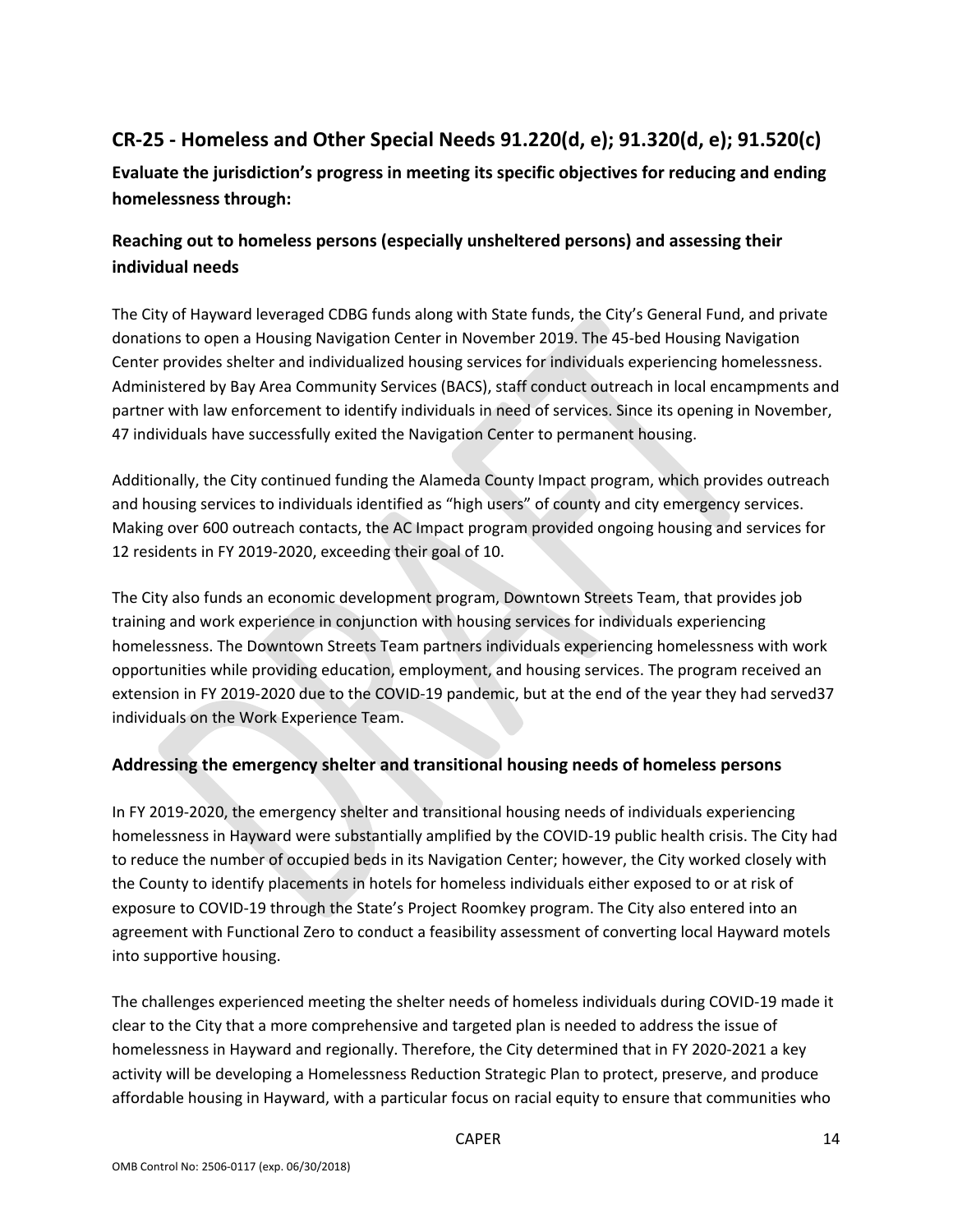have been disproportionately impacted by soaring housing costs and lack of housing have access to affordable, quality homes.

**Helping low-income individuals and families avoid becoming homeless, especially extremely low-income individuals and families and those who are: likely to become homeless after being discharged from publicly funded institutions and systems of care (such as health care facilities, mental health facilities, foster care and other youth facilities, and corrections programs and institutions); and, receiving assistance from public or private agencies that address housing, health, social services, employment, education, or youth needs**

For several years, the City has used part of its HOME allocation to fund Project Independence, an Abode Services program that provides tenant-based rental assistance (TBRA) to emancipated transition-age youth (ages 18-24). The City's HOME funds provide rental subsidies to program participants, who also receive wrap-around services from Abode. In FY 2019-2020, the program served 27 households, for a total of 45 individuals, including the dependent children of program participants.

Since the onset of the COVID-19 pandemic in March 2020, the City has also used CDBG CARES Act funds for emergency rent relief. The rent relief program, administered by Bay Area Community Services (BACS) provides one-time rent payments of up to \$2,500 for income-eligible renters experiencing financial hardship due to COVID-19 (e.g., job loss, reduced wages, increased childcare or medical expenses, etc.). The program was designed to bridge the gap between what individuals owe in unpaid rent and what they can afford to pay, reducing the likelihood of displacement and homelessness for the city's more vulnerable low-income residents. The City did extensive outreach and promotion of the program, including to local Spanish-language news stations to ensure the larger portion of low-income Hispanic/Latino renters in Hayward were aware of the resources.

Additionally, the City used both General Fund monies and portions of the CDBG CARES Act allocation to fund several social services programs to address basic needs such as food security and legal assistance to further prevent homelessness and reduce the likelihood of displacement.

**Helping homeless persons (especially chronically homeless individuals and families, families with children, veterans and their families, and unaccompanied youth) make the transition to permanent housing and independent living, including shortening the period of time that individuals and families experience homelessness, facilitating access for homeless individuals and families to affordable housing units, and preventing individuals and families who were recently homeless from becoming homeless again**

Hayward participates in Alameda County's Housing Crisis Response System to prevent homelessness whenever possible, provide dignified homeless safety net services, and maintain people in permanent homes with ongoing subsidies and services. Coordinated Entry is the access point and central organizing feature of the Housing Crisis Response System. The purpose of Coordinated Entry is to quickly assess the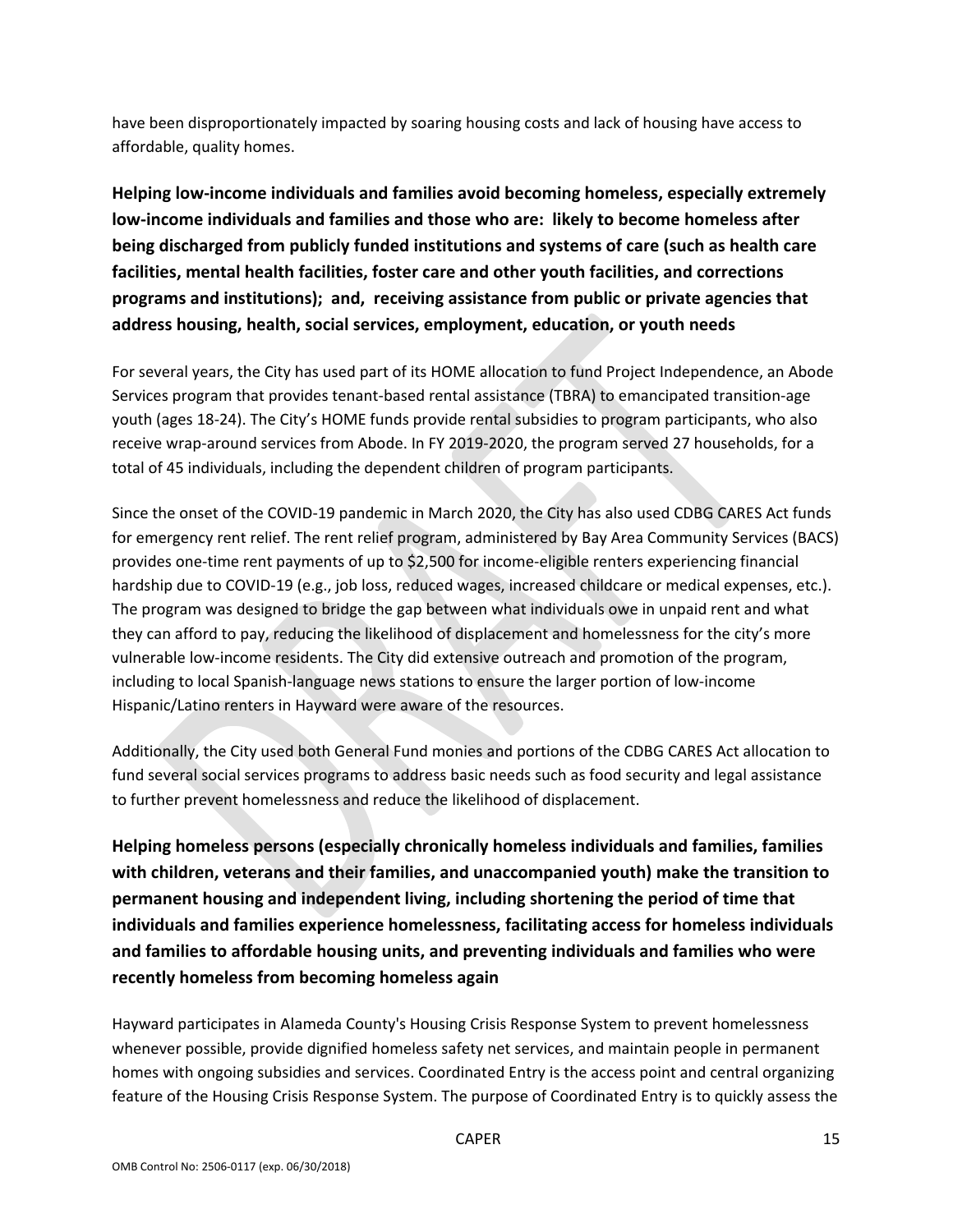needs of people in crisis, connect them to available support, and track the outcomes and performance of the system. Coordinated Entry provides a standard and transparent way for the Housing Crisis Response System to effectively identify people in Alameda County who are experiencing a housing crisis and assess their needs, then prioritize and match them to the most supportive services and housing programs for which they are eligible. To do this, EveryOne Home manages a Countywide By-Name-List, which is maintained in HMIS and governed by all applicable privacy and security policies. The BNL is the Continuum's primary focus for bringing an end to chronic homelessness. According to the 2019 Point-In-Time Count, the number of persons experiencing homelessness has increased from 5,629 in 2017 to 8,022 in 2019 in Alameda County. In Hayward, that number increased 24% from 397 in 2017 to 487 in 2019. Eventually housing navigation, emergency shelter, transitional housing, rapid-rehousing, and tenancy sustaining services will also be resources matched to the highest priority household based on need, length of time homeless, and other vulnerability factors.

In addition to participating the County's Coordinated Entry system, the City of Hayward has worked closely with the County to identify opportunities for individuals experiencing homelessness to access temporary shelter through the State-funded Project Roomkey program, which provides funding to house homeless individuals who tested positive for or are at high risk of contracting COVID-19.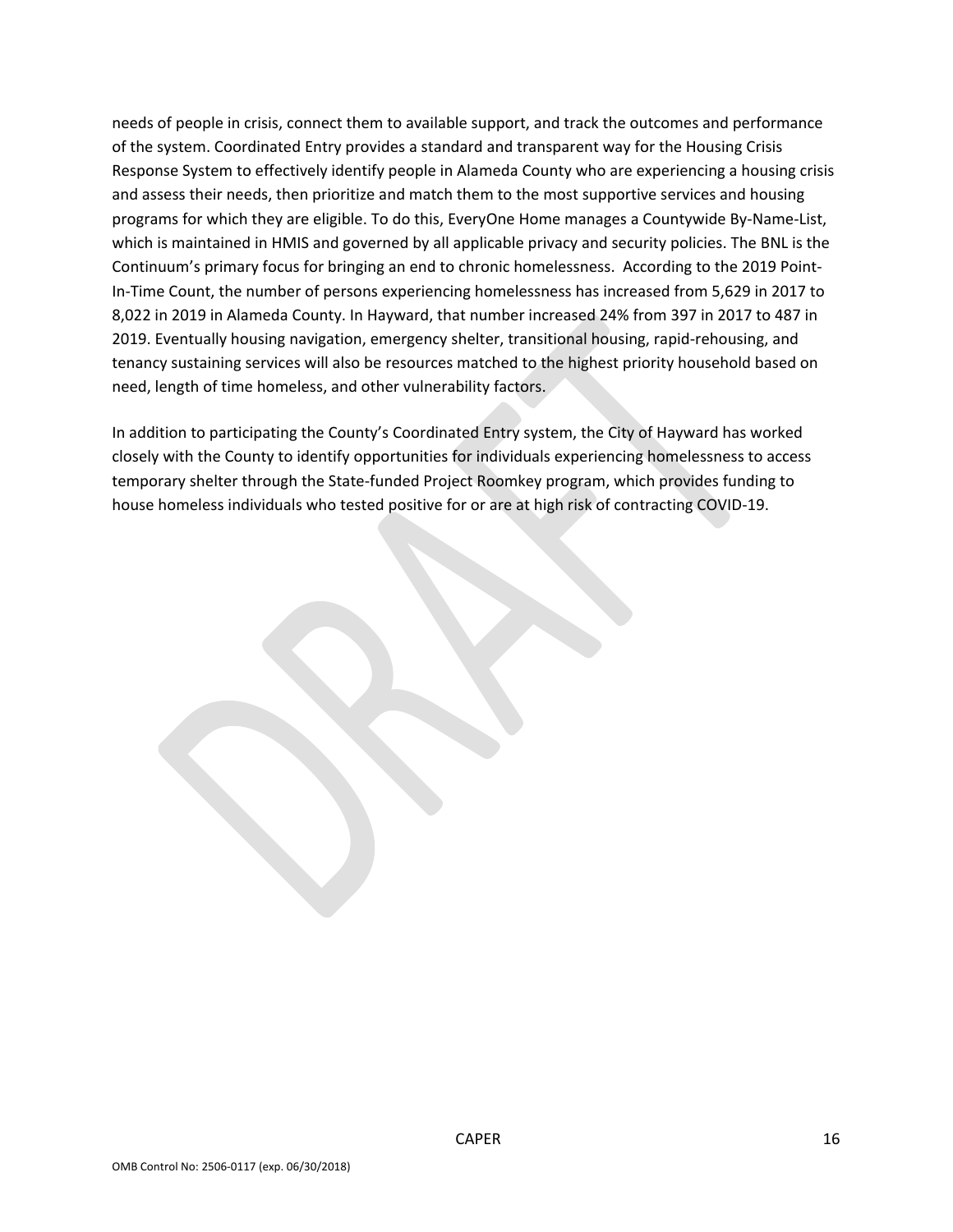# <span id="page-17-0"></span>**CR-30 - Public Housing 91.220(h); 91.320(j)**

## **Actions taken to address the needs of public housing**

The City does not directly manage public housing. Public housing efforts are managed and implemented by the Housing Authority of Alameda County. To the furthest extent that it makes sense, the City works with the Housing Authority to analyze data to understand the public housing needs in Hayward.

## **Actions taken to encourage public housing residents to become more involved in management and participate in homeownership**

The City funds several public services projects that provide training and education to low-income residents regarding self-sufficiency, tenant rights, and homeownership options. The City supports an Alameda County First-Time Homebuyer Assistance Program that utilizes dollars from bond Measure A1.

#### **Actions taken to provide assistance to troubled PHAs**

The Housing Authority of Alameda County administers public housing countywide and includes Hayward in its service area. The Housing Authority has had waitlists for public housing units for quite some time, as the need for public housing exceeds availability. The City works to assist affordable housing efforts through homelessness prevention programs, leveraging resources to provide permanent supportive housing, and by partnering with developers to increase the stock of affordable housing. These efforts are in tandem with and assist the Housing Authority.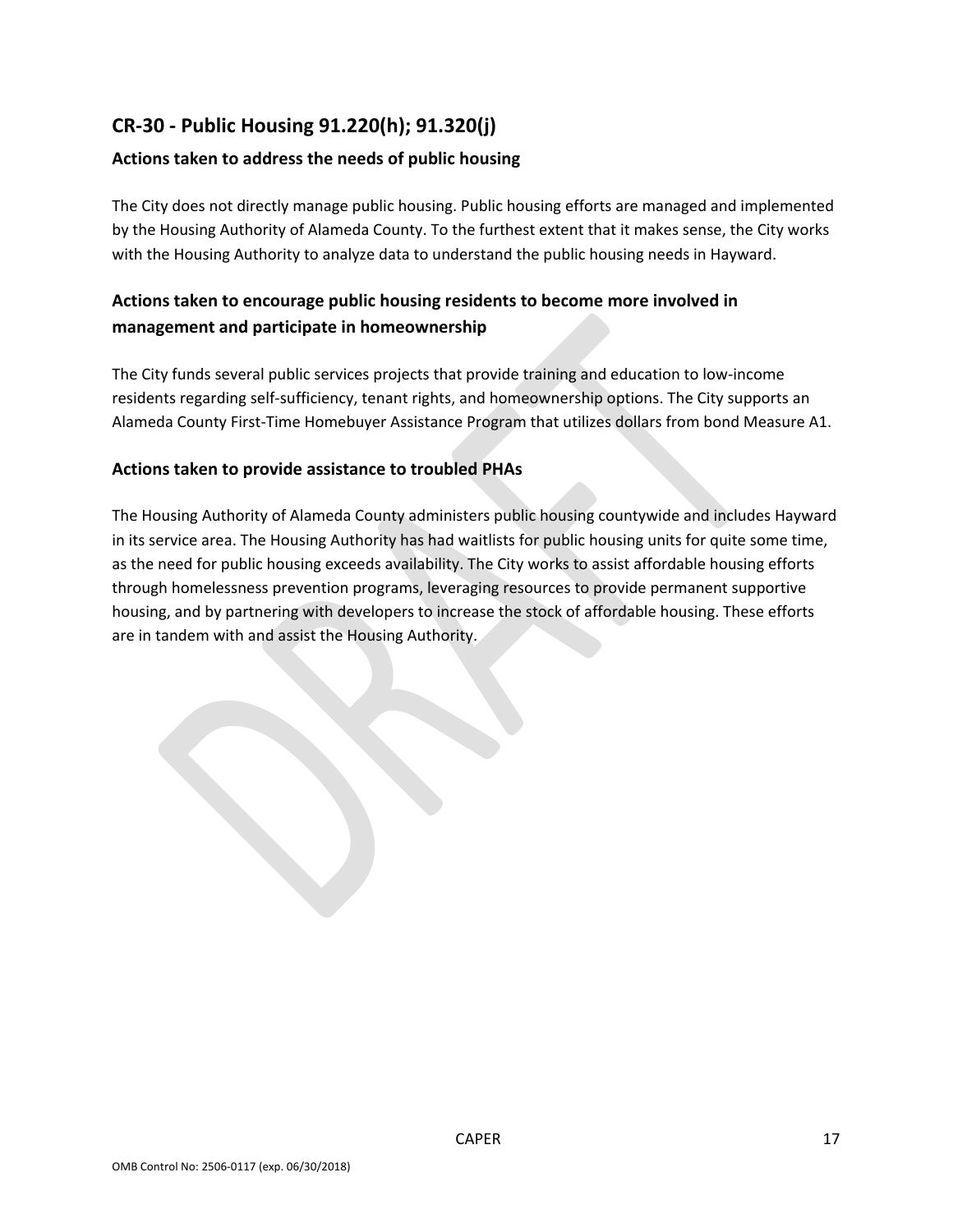# <span id="page-18-0"></span>**CR-35 - Other Actions 91.220(j)-(k); 91.320(i)-(j)**

**Actions taken to remove or ameliorate the negative effects of public policies that serve as barriers to affordable housing such as land use controls, tax policies affecting land, zoning ordinances, building codes, fees and charges, growth limitations, and policies affecting the return on residential investment. 91.220 (j); 91.320 (i)**

Many factors inhibit the development of affordable housing in Hayward including the high cost of financing affordable housing projects, scarcity of sites and difficulty developing community support. In recent years, the City of Hayward actively sought to address these barriers through the adoption of the Mission Boulevard Corridor Specific Plan and Form-Based Code and an update to the City's Housing Element.

Hayward's updated Housing Element contains several policies and related implementation programs to preserve existing affordable housing and to incentivize affordable housing development. Among the tools to incentivize new affordable housing development called for in the Housing Element are density bonuses (and other incentives) and the review and adjustment of development standards and fees that represent a constraint to affordable housing development.

Hayward's development fees are in the middle to lower-middle range when compared with other cities in Alameda County and are not considered to be an impediment to the development of affordable housing.

The City has adopted and is implementing two laws intended to increase affordable housing: 1) The Inclusionary Housing Ordinance (IHO) which became effective January 1, 2004 and requires for-profit developers to provide 15% of units to be affordable to owner-occupants at or below 120% AMI, or to renters (divided equally) at or below 50% AMI and 6% AMI. With City Council approval, developers may provide units off-site or pay in-lieu fees; and 2) the Density Bonus Ordinance which provides a Density Bonus to developers in exchange for the development of affordable or senior housing units. Additionally, the City adopted a new Residential Rent Stabilization Ordinance at the beginning of FY 2019-2020, which is intended to prevent displacement and preserve existing affordable housing.

## **Actions taken to address obstacles to meeting underserved needs. 91.220(k); 91.320(j)**

Providing services for those with special or underserved needs may prevent these individuals from becoming homeless while also supporting the City's anti-poverty strategy. In FY 2018-2019, the City utilized Paratransit funds to undertake its first Community Needs Assessment (CNA) to review the specific target areas of housing, transportation, employment and health. That CNA continued to help the City address obstacles to meeting the needs of underserved residents by informing funding decisions for FY 2019-2020.

In FY 2019-2020 the City also recognized the need to better understand the needs of individuals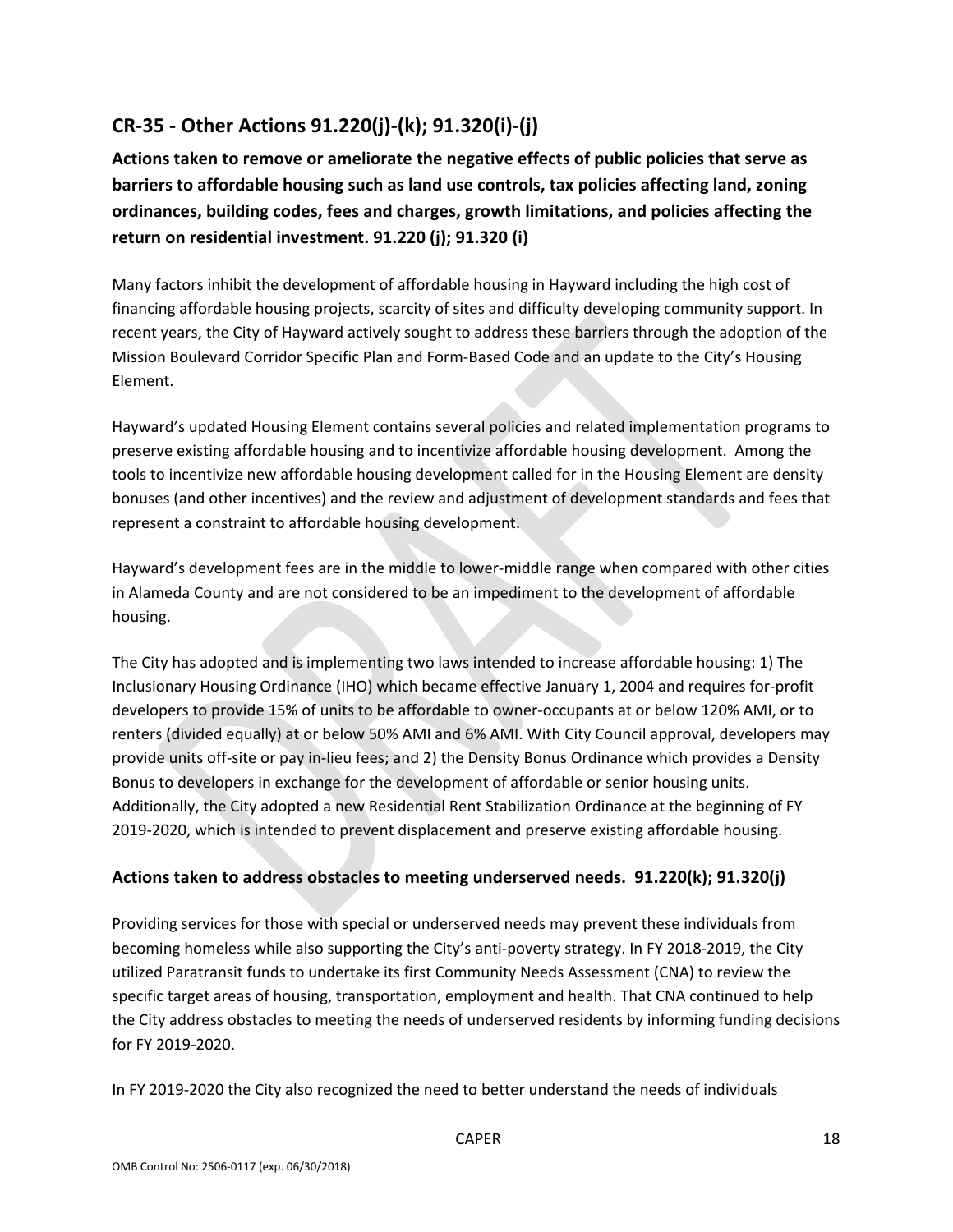experiencing homelessness. Therefore, the City began an RFP process to solicit bids from qualified consultants to partner with the City to develop a Homelessness Reduction Strategic Plan.

#### **Actions taken to reduce lead-based paint hazards. 91.220(k); 91.320(j)**

Per the Alameda County Lead Abatement Program, Hayward has approximately 34,700 pre-1978 housing units. These units may contain lead-based paint. The City has partnered with Habitat for Humanity East Bay/Silicon Valley to administer its rehabilitation projects, including addressing compliance with lead-based paint regulations.

Further, the City of Hayward has implemented numerous strategies to mitigate any lead-based paint issues. All contracts specify agreement and compliance with Lead Safe Work Practices. Rehabilitation projects conducted on properties built before 1978 are tested for lead, with results shared with each homeowner and any lead found mitigated prior to work on the home if applicable.

## **Actions taken to reduce the number of poverty-level families. 91.220(k); 91.320(j)**

The City's anti-poverty strategy is to partner with other agencies whose focus is improving opportunities for low-income families, youth, single adults and persons with disabilities who need shelter, prevention, and intervention activities to improve their lives. For example, the City provides funding for the Community Child Care Council of Alameda County, which trains and gives technical assistance and resources to micro-enterprise childcare providers, providing an economic boost to small businesses while also ensuring affordable childcare options exist for families. The City of Hayward also provides direct service through the Family Education Program. This program serves nearly one-thousand low income students and their parents with homework support, English language skills and literacy tutoring. This provides a comprehensive wrap around service model which will help lift Hayward's most vulnerable families out of poverty. In response to the COVID-19 pandemic, this program pivoted its service model to ensure that low-income youth have access to devices for remote learning.

## **Actions taken to develop institutional structure. 91.220(k); 91.320(j)**

The City of Hayward implements housing and community development programs within a structure that includes various public and private agencies and organizations. The Available Resource section above describes the function of each resource within the structure. Additionally, the City regularly monitors progress on activities carried out in the Action Plan to ensure compliance with program requirements. The overall process begins with the identification of needs, evaluating applications for CDBG funding, allocation process, and the annual Action Plan. That monitoring was adapted in FY 2019-2020 to focus on remote monitoring activities in response to the COVID-19 pandemic and resulting shelter-in-place orders. Through Agreements with sub-recipients and Memoranda of Understanding (MOU's) with other public agencies, the City sets the stage by incorporating goal requirements and reporting procedures, timelines, milestones, and budgets against which performance is measured.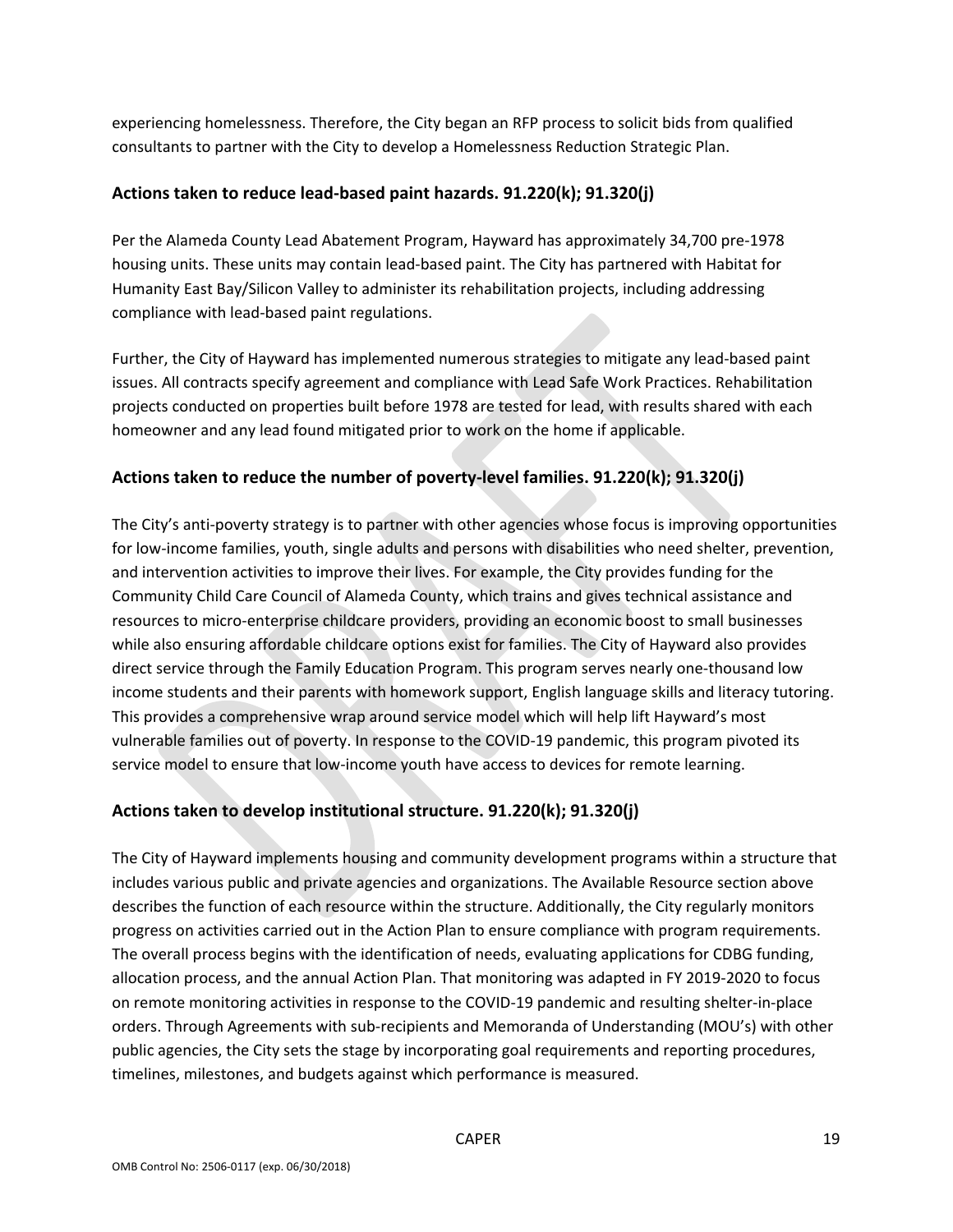In FY 2019-2020, the City of Hayward staff regularly provided technical assistance to funded agencies, as well as to agencies seeking funding from the City of Hayward. Staff also worked closely with funded agencies to pivot and adapt to remote service or socially distanced service provision in response to COVID-19. Staff is constantly training and seeking out opportunities to assist community partners in developing evidence-based programs that serve low income Hayward residents.

The City of Hayward implements housing and community development programs within a structure that includes various public and private agencies and organizations. The Available Resource section above describes the function of each resource within the structure. Additionally, the City regularly monitors progress on activities carried out in the Action Plan to ensure compliance with program requirements. The overall process begins with the identification of needs, evaluating applications for CDBG funding, allocation process, and the annual Action Plan. That monitoring was adapted in FY 2019-2020 to focus on remote monitoring activities in response to the COVID-19 pandemic and resulting shelter-in-place orders. Through Agreements with sub-recipients and Memoranda of Understanding (MOU's) with other public agencies, the City sets the stage by incorporating goal requirements and reporting procedures, timelines, milestones, and budgets against which performance is measured.

## **Actions taken to enhance coordination between public and private housing and social service agencies. 91.220(k); 91.320(j)**

The City continues to maintain an internal working group on homelessness, which brings together multiple City departments and partners with local community agencies to support outreach to homeless encampments.

The City also engages regularly with the County and other cities in Alameda County. This partnership is recognition that many issues related to affordable housing and homelessness are regional challenges. The City collaborates with the County and other jurisdictions on potential regional funding opportunities, sharing best practices and resources, and County-wide problem-solving.

## **Identify actions taken to overcome the effects of any impediments identified in the jurisdictions analysis of impediments to fair housing choice. 91.520(a)**

The City funds Eden Council for Hope and Opportunity (ECHO) to overcome impediments to fair housing. The agency conducts fair housing testing to determine instances of discrimination. The agency also investigates tenant complaints of discrimination. Additionally, ECHO provides training to both landlords and tenants to increase awareness of fair housing policies and rights.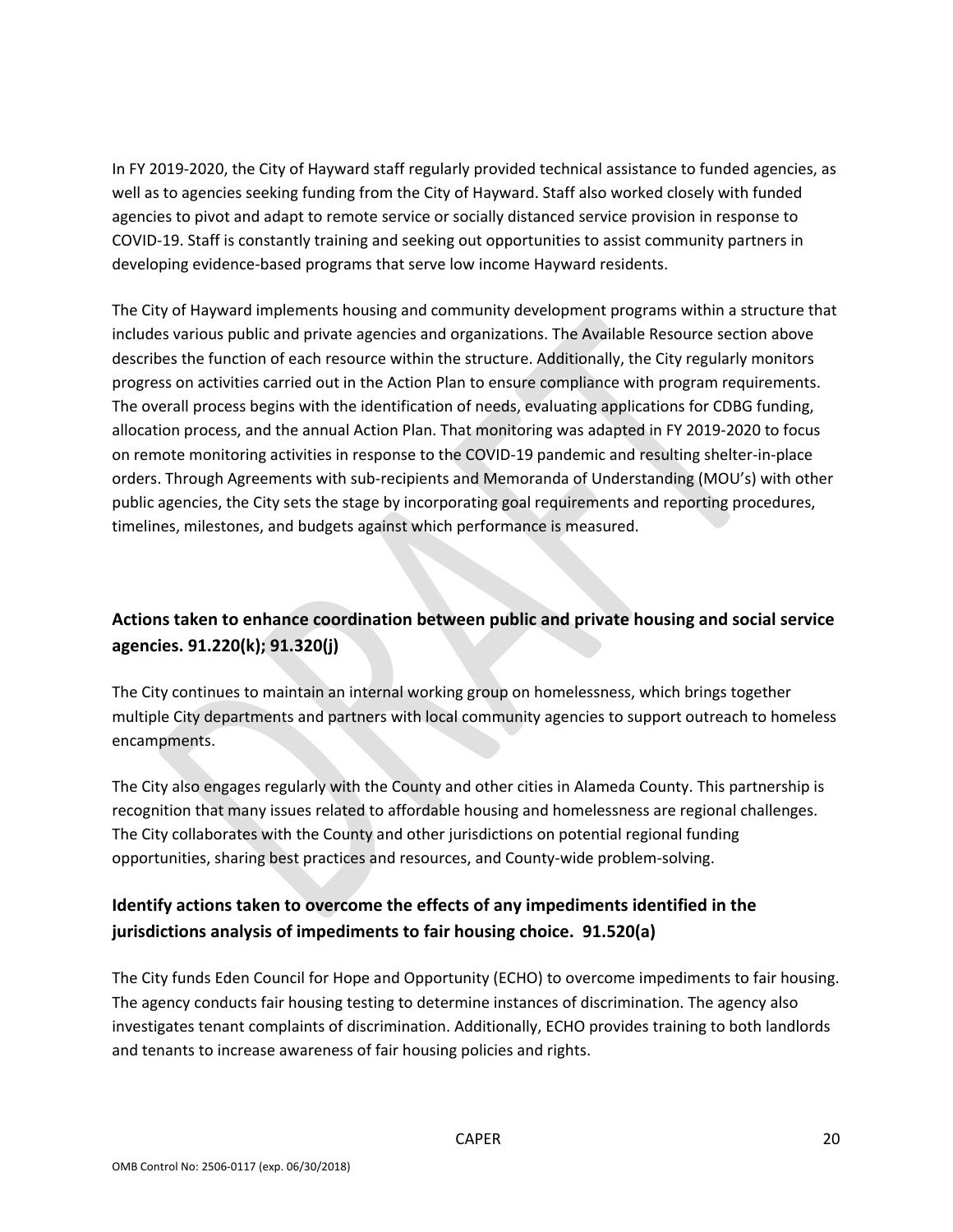# <span id="page-21-0"></span>**CR-40 - Monitoring 91.220 and 91.230**

**Describe the standards and procedures used to monitor activities carried out in furtherance of the plan and used to ensure long-term compliance with requirements of the programs involved, including minority business outreach and the comprehensive planning requirements**

The City begins its monitoring process prior to allocating funds by conducting review and risk assessment of each funding applicant. Additional review is conducted during the contracting process, as the City gathers insurance documentation, reviews budget materials, and assesses financial audits and Board agendas and minutes. Agreements and MOUs with other public agencies set clear performance measures, reporting procedures, timeliness, and budgets against which goals are measured during monitoring activities.

Due to the COVID-19 pandemic, the City had to adjust its 2019-2020 monitoring plan to account for local and state emergency declarations and shelter-in-place requirements. As such, all FY 2019-2020 funding recipients were desk monitored through regularly review of quarterly performance reports, monthly reimbursement requests, and discussions with subrecipients regarding their response to COVID-19, adjustments to service delivery models, and support needed from the City to meet timely expenditure of funds while abiding by existing regulations.

Additional monitoring standards and procedures are outlined in the Alameda County HOME Consortium-wide Consolidated Plan. Contracting standards and policies and procedures can be found in the City's CDBG Policies and Procedures Manual. Information obtained from all the evaluation and monitoring efforts was used to assist in the determination of which projects to allocate CDBG funds.

## **Citizen Participation Plan 91.105(d); 91.115(d)**

# **Describe the efforts to provide citizens with reasonable notice and an opportunity to comment on performance reports**.

Each public meeting convened by City Council or the CSC was publicly noticed in advance through an Interested Parties email list, and by posting through the City Clerk's Office. Each meeting opened with a Public Comment section to provide an opportunity for members of the public to address the Commission and City Council, and to comment on the funding process and recommendations.

This CAPER was posted to the City's Community Services Division webpage on September 16, 2020, with a public comment period opened from September 16 through October 16, 2020. On Wednesday, September 16, 2020, notice of the public comment period was announced at the Community Services Commission meeting. Advance notice of the Community Services Commission meeting and comment period was posted in the legal notices section of the local newspaper of record. Additionally, Alameda County opened an abbreviated (per the HUD waiver guidelines released in the spring) public comment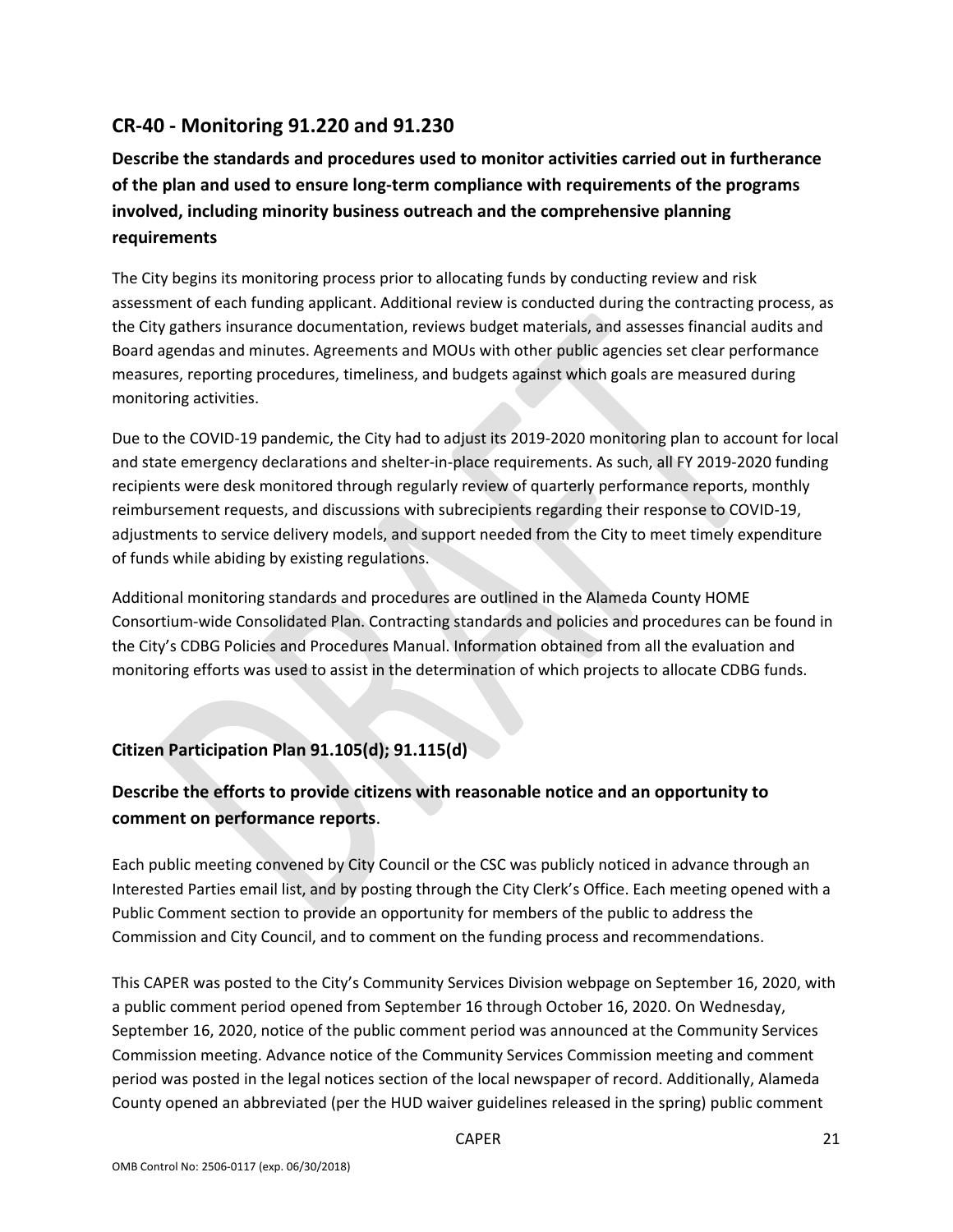period from October 13 through October 19, with a public hearing for comment on performance of the HOME-funded programs on October 15, 2020. No comments were received at either meeting.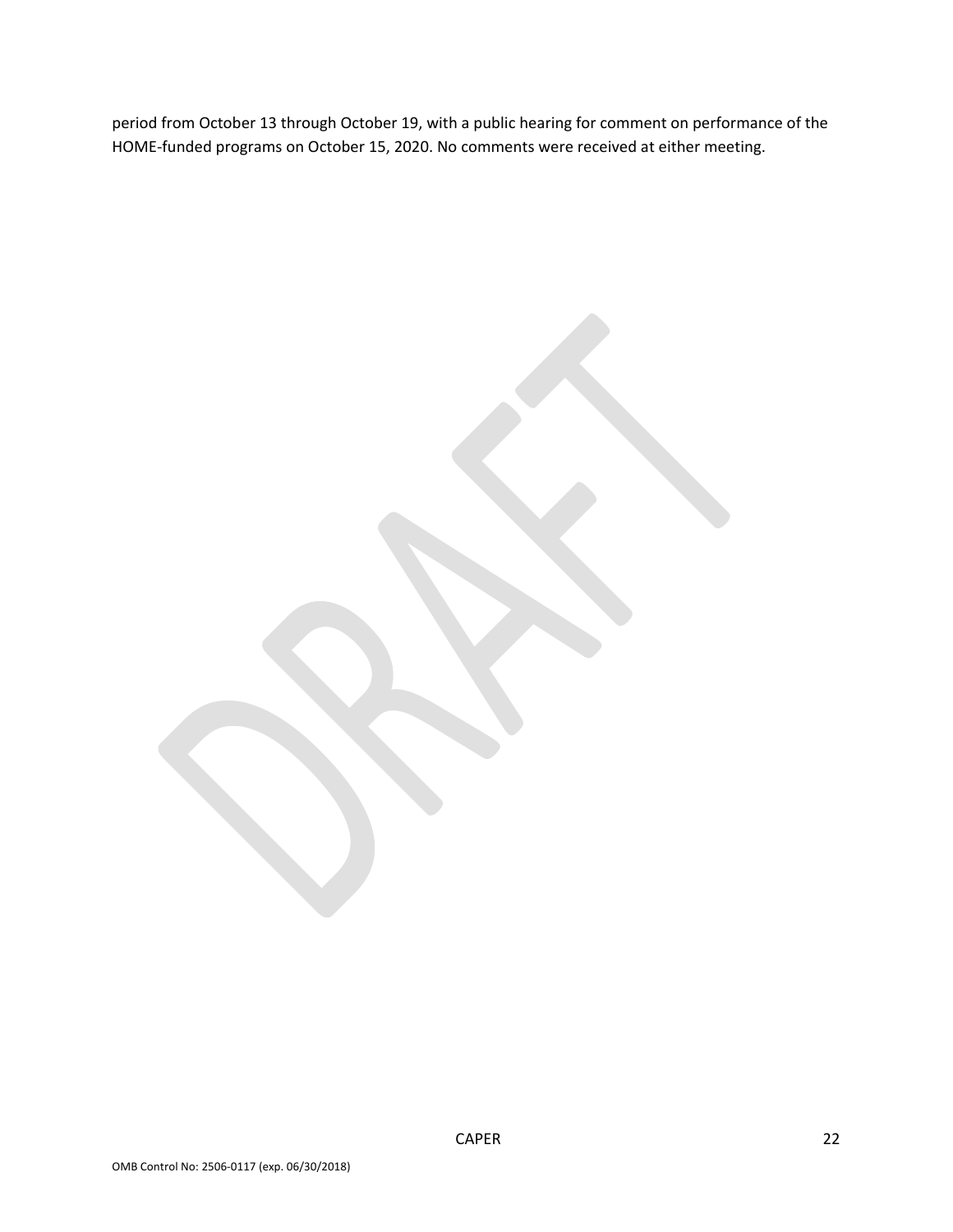# <span id="page-23-0"></span>**CR-45 - CDBG 91.520(c)**

# **Specify the nature of, and reasons for, any changes in the jurisdiction's program objectives and indications of how the jurisdiction would change its programs as a result of its experiences.**

The primary reason for changes in program objectives was the onset of the COVID-19 pandemic. In May 2020, the City submitted a substantial amendment to the 2019 Action Plan to adjust objectives and funding to reflect the addition of \$902,238 in CDBG-CV (CARES Act) funds as well as the re-allocation of \$571,365 in previously uncommitted CDBG funds to respond to COVID-19. Though the amendment and subsequent award was approved by HUD, as of September 14, 2020, that plan is listed as "Reviewed and Awaiting Modifications" in HUD's Integrated Disbursement and Information System (IDIS), likely due to modifications required by other jurisdictions in the Alameda County Home Consortium. IDIS requires that City staff report on the most recently approved Action Plan; therefore, with the City's substantial amendment to the 2019 Action Plan listed as "Reviewed and Awaiting Modifications," this CAPER reports on an the Action Plan prior to amendments that reflect the COVID-19 pandemic and corresponding increase in funds from the CARES Act.

Key changes that are not reflected in this CAPER that impact the City's ability to accurately report on its goals are:

- Modifications to Goal Outcome Indicators
	- Public services activities for low/moderate income clientele benefit (180 individuals assisted) was added to the Homelessness Prevention goal to account for additional Public Services Project funding
	- Public services activities for low/moderate income clientele benefit (1000 individuals assisted) was added to the Non-Homeless Special Needs goal to account for additional Public Services Project funding
- Modifications to estimates for number and type of families that will benefit from proposed activities for specific projects
	- Economic Development project: As part of shifting funds to respond to COVID-19, the City increased its goal to 24 micro-enterprise businesses served
	- Acquisition, Disposition, and Clearance: The City reallocated \$571,365 from this project to respond to COVID-19; therefore, the goal was reduced from 15 homeless individuals to 0
	- Housing Project: Given capacity limitations of funded agencies, this goal was reduced by 10, from 40 to 30 low-income, senior, and/or disabled households
	- Public Facilities Project: Given capacity limitations of funded agencies and City staff, this goal was reduced from 515 to 450 LMI individuals and from 250 to 175 families
	- Public Services Project: As the majority of new funds for COVID-19 response went to this project, the City increased the goals from 2,900 to 3,200 LMI individuals and from 1,370 to 1,500 families
- Modifications to geographic distribution